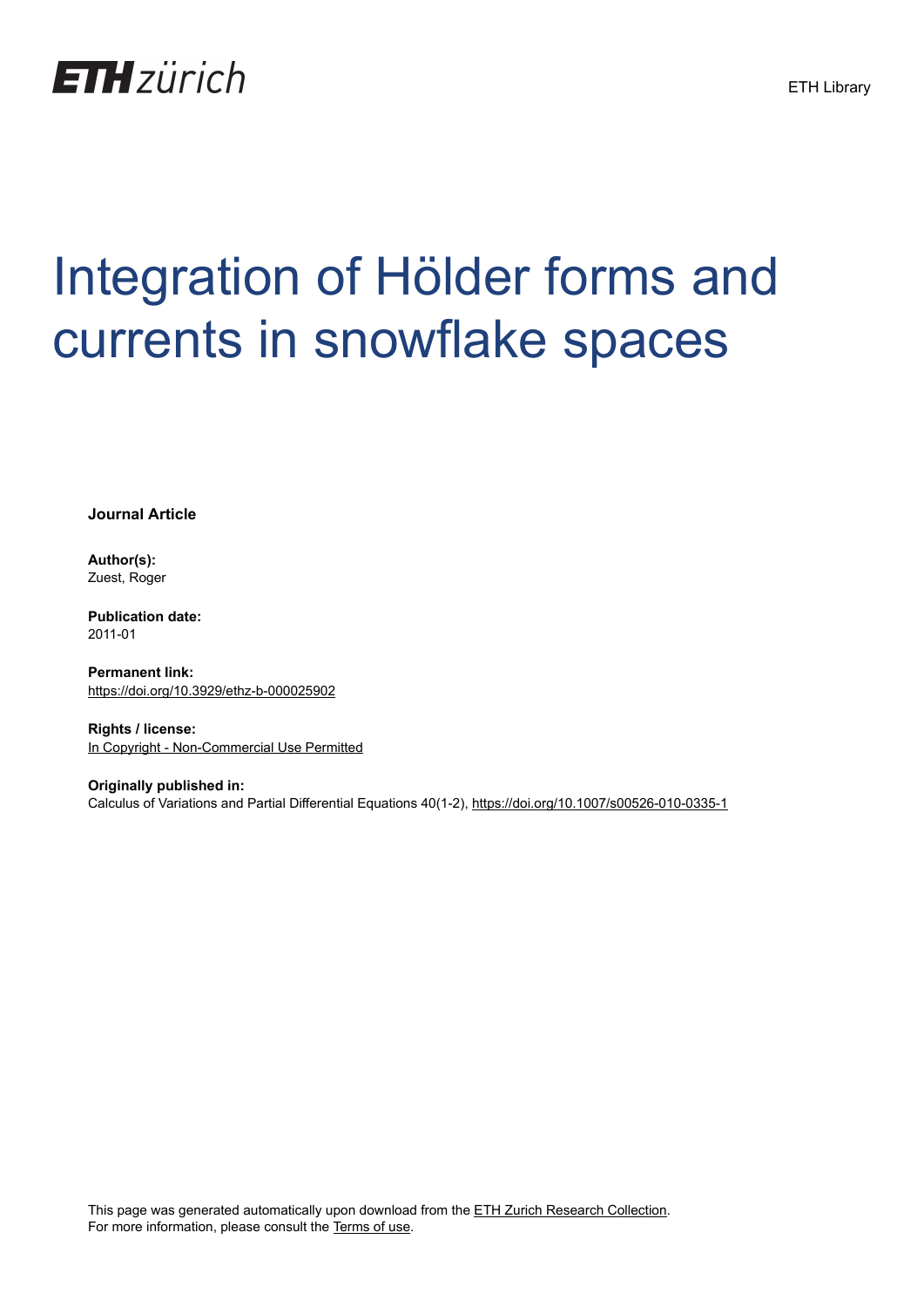# **Integration of Hölder forms and currents in snowflake spaces**

**Roger Züst**

Received: 29 November 2008 / Accepted: 28 March 2010 / Published online: 12 May 2010 © Springer-Verlag 2010

**Abstract** For an oriented *n*-dimensional Lipschitz manifold *M* we give meaning to the integral  $\int_M f \, dg_1 \wedge \cdots \wedge dg_n$  in case the functions  $f, g_1, \ldots, g_n$  are merely Hölder continuous of a certain order by extending the construction of the Riemann–Stieltjes integral to higher dimensions. More generally, we show that for  $\alpha \in (\frac{n}{n+1}, 1]$  the *n*-dimensional locally normal currents in a locally compact metric space (*X*, *d*) represent a subspace of the *n*-dimensional currents in  $(X, d^{\alpha})$ . On the other hand, for  $n \ge 1$  and  $\alpha \le \frac{n}{n+1}$  the vector space of *n*-dimensional currents in  $(X, d^{\alpha})$  is zero.

**Mathematics Subject Classification (2000)** 49Q15 · 26B20

# **1 Introduction**

If *f*, *g*<sub>1</sub>, ..., *g<sub>n</sub>* are smooth functions on [0, 1]<sup>*n*</sup>, the differential form *f*  $dg_1 \wedge \cdots \wedge dg_n$  is defined and we can calculate the integral

$$
\int\limits_{[0,1]^n} f\,dg_1\wedge\cdots\wedge dg_n.
$$

In general, this differential form makes no sense if  $f, g_1, \ldots, g_n$  are not smooth but merely Hölder continuous. Nevertheless, we want to show that in case the sum of the Hölder exponents of these  $n + 1$  functions is bigger than  $n$ , the integral above can be given a reasonable value by generalizing the construction of the classical Riemann–Stieltjes integral to higher dimensions. More precisely, this integral, we call it  $\int_{[0,1]^n} f d(g_1, \ldots, g_n)$ , is constructed recursively on the dimension of the cube by approximating it with Riemannian sums of the form

R. Züst  $(\boxtimes)$ 

Communicated by L. Ambrosio.

Department of Mathematics, ETH Zürich, Zurich, Switzerland e-mail: roger.zuest@math.ethz.ch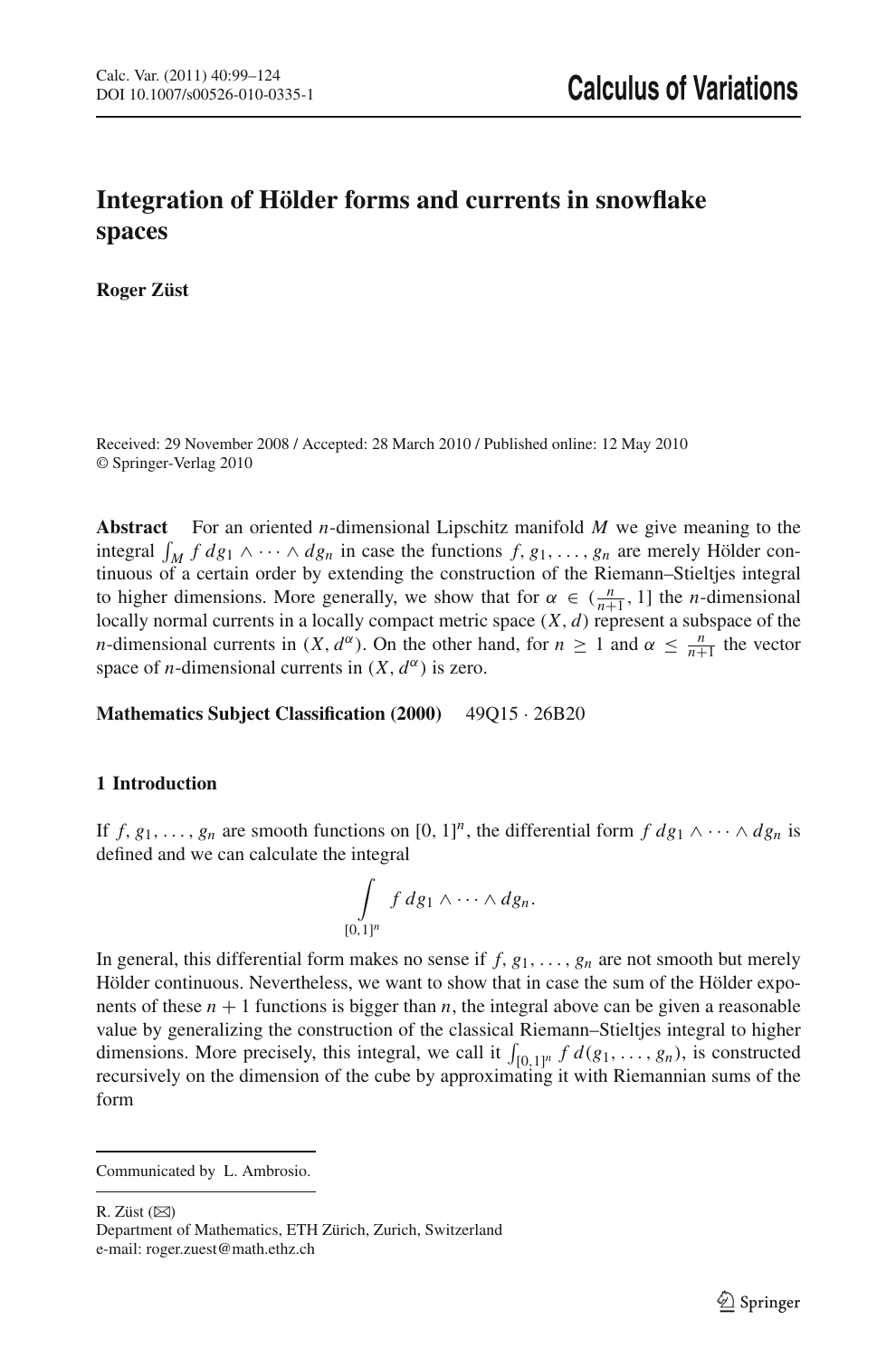$$
\sum_{i=1}^{2^{kn}} f(\mu_{B_i}) \int_{\partial B_i} g_1 d(g_2,\ldots,g_n),
$$

where  $B_1, \ldots, B_{2^{kn}}$  is the partition of  $[0, 1]^n$  into  $2^{kn}$  cubes of equal size and  $\mu_{B_i}$  is the barycenter of  $B_i$ . Our result for  $n = 1$  is covered in [\[11](#page-26-0)] where Young showed that the Riemann–Stieltjes integral exists even under weaker assumptions. With the usual partition of unity construction this integral extends to oriented Lipschitz manifolds and a variant of Stokes' theorem for Hölder continuous functions is presented.

In the last section we discuss the connection to the theory of currents in metric spaces. Metric currents have been introduced by Ambrosio and Kirchheim in [\[1](#page-26-1)], extending the classical Federer–Fleming theory of [\[4](#page-26-2)] to complete metric spaces. We will mainly work with the local currents introduced by Lang in [\[6\]](#page-26-3) not relying on a finite mass assumption. For a locally compact metric space  $(X, d)$  the *n*-dimensional currents  $\mathcal{D}_n(X)$  are functions

$$
T: \mathrm{Lip}_c(X) \times \prod_{i=1}^n \mathrm{Lip}_{\mathrm{loc}}(X) \to \mathbb{R}
$$

that are  $(n + 1)$ -linear, continuous in a suitable sense and satisfy  $T(f, \pi_1, \ldots, \pi_n) = 0$ whenever some  $\pi_i$  is constant on a neighborhood of the support of f. For  $\alpha \in (0, 1)$  we are interested in the vector space  $\mathcal{D}_n(X, d^\alpha)$  of *n*-dimensional currents in the snowflake space  $(X, d^{\alpha})$ . By approximating Hölder with Lipschitz functions we generalize the result obtained for the Riemann–Stieltjes integral above and show that any locally normal current  $T \in N_{n,\text{loc}}(X)$ , as defined in Chapter 5 of [\[6\]](#page-26-3), has a natural extension to a functional

$$
\overline{T}: \mathrm{H}^{\alpha}_{c}(X) \times \mathrm{H}^{\beta_{1}}_{\mathrm{loc}}(X) \times \cdots \times \mathrm{H}^{\beta_{n}}_{\mathrm{loc}}(X) \to \mathbb{R}
$$

on a tuple of Hölder functions if the exponents satisfy  $\alpha + \beta_1 + \cdots + \beta_n > n$ . In particular, if  $\alpha = \beta_1 = \cdots = \beta_n > \frac{n}{n+1}$ , this extension is a current in  $\mathcal{D}_n(X, d^\alpha)$  and hence  $N_{n,\text{loc}}(X)$  can be identified with a subspace of  $\mathcal{D}_n(X, d^\alpha)$ . On the other hand, we show that  $\mathcal{D}_n(X, d^\alpha) = \{0\}$  if  $n \geq 1$  and  $\alpha \leq \frac{n}{n+1}$ .

# **2 Approximation of Hölder continuous functions**

A map *f* from  $(X, d_X)$  to  $(Y, d_Y)$  is said to be Hölder continuous of order  $\alpha \in (0, 1]$  if there exists a  $C \in [0, \infty)$  such that

$$
d_Y(f(x), f(x')) \le C d_X(x, x')^{\alpha}
$$

holds for all  $x, x' \in X$ . The smallest C with this property is denoted by  $H^{\alpha}(f)$ . The set of all such maps is  $H^{\alpha}(X, Y)$  or  $H^{\alpha}(X)$  in case  $(Y, d_Y) = (\mathbb{R}, |\cdot|)$ . If  $\alpha = 1$ , we speak of Lipschitz continuous maps and write Lip instead of  $H^1$ . If *X* is bounded, a basic property of these sets is that  $H^{\beta}(X, Y) \subset H^{\alpha}(X, Y)$  for  $0 < \alpha \leq \beta \leq 1$ . With respect to the usual addition and multiplication of functions  $H^{\alpha}(X)$  is a vector space, and an algebra if X is bounded. The Hölder exponents are multiplicative with respect to compositions, i.e.  $g \circ f \in H^{\alpha\beta}(X, Z)$  if  $f \in H^{\alpha}(X, Y)$  and  $g \in H^{\beta}(Y, Z)$ .

<span id="page-2-0"></span>The next results show how Hölder functions can be approximated by Lipschitz functions. Up to minor modifications of the second lemma they are contained in the appendix of [\[5](#page-26-4)] written by Stephen Semmes. For  $A \subset X$  we denote by  $A_{\epsilon}$  the closed  $\epsilon$ -neighborhood  ${x \in X : d(x, A) \leq \epsilon}$  of *A*.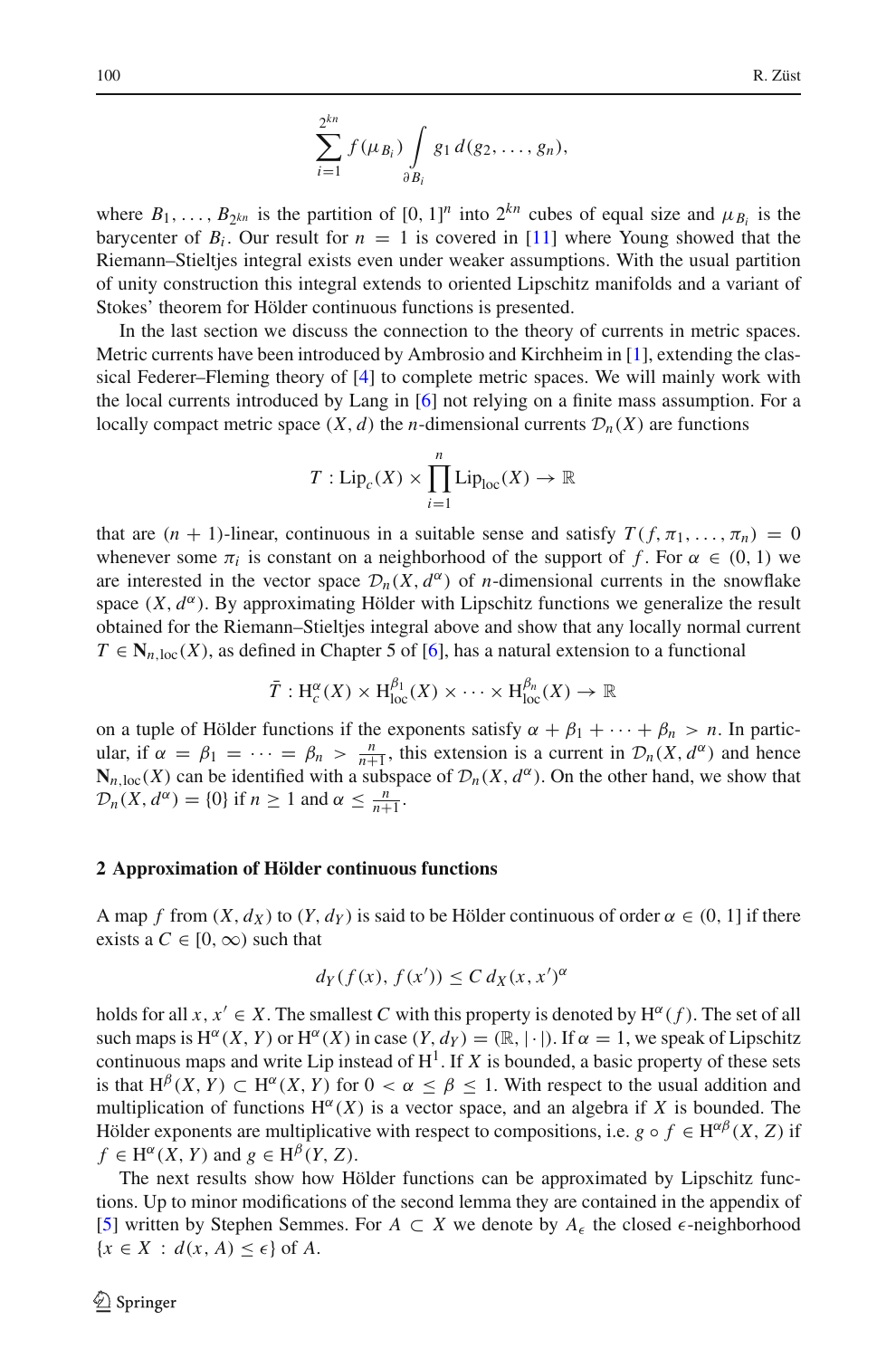**Lemma 2.1** ([\[5](#page-26-4), Theorem B.6.3]) *Let*  $k > 0$  *and*  $0 < \alpha < 1$  *be constants. If*  $(f_i)_{i \in \mathbb{Z}}$  *is a family of functions from X to* R *such that*

- $(1)$   $|| f_i ||_{\infty} \leq k2^{j\alpha}$ ,
- (2)  $f_j$  *is k*2<sup>*j*( $\alpha$ -1)</sup>-Lipschitz,
- (3)  $\sum_{j\in\mathbb{Z}} f_j(x_0)$  *converges for some*  $x_0 \in X$ ,

then  $\sum_{j\in\mathbb{Z}}f_j$  converges uniformly on bounded subsets of X to a function which is Hölder *continuous of order* α *and the partial sums have bounded* α*-Hölder constants. Conversely, every Hölder continuous function of order* α *admits such a representation.*

<span id="page-3-0"></span>**Lemma 2.2** *Let*  $C > 0$  *and*  $\mathcal{F} \subset H^{\alpha}(X)$  *be such that*  $H^{\alpha}(f) \leq C$  *holds for all*  $f \in \mathcal{F}$ *. Then for every*  $\epsilon > 0$  *and*  $f \in \mathcal{F}$  *we can assign a function*  $f_{\epsilon}$  *such that* 

 $(1)$  Lip( $f_{\epsilon}$ )  $\leq C\epsilon^{\alpha-1}$ , (2)  $||f - f_{\epsilon}||_{\infty} \leq C\epsilon^{\alpha}$ (3) spt $(f_{\epsilon}) \subset$  spt $(f)_{\epsilon}$ (4)  $H^{\alpha}(f_{\epsilon}) \leq 3C$ , (5)  $\|g_{\epsilon} - h_{\epsilon}\|_{\infty} \leq \|g - h\|_{\infty}$  *for all g, h*  $\in \mathcal{F}$ *.* 

The following proof is for the most part contained in the proof of [\[5,](#page-26-4) Theorem B.6.16].

*Proof* We define  $f_{\epsilon}$  by

$$
f_{\epsilon}(x) := \inf\{f(y) + C\epsilon^{\alpha - 1}d(x, y) : y \in X\}.
$$

*f*<sub> $ε$ </sub> is the infimum of  $C\epsilon^{\alpha-1}$ -Lipschitz functions and if finite it is  $C\epsilon^{\alpha-1}$ -Lipschitz too. Clearly,  $f_{\epsilon}(x) \leq f(x)$ . If  $d(x, y) \geq \epsilon$ , then

$$
f(y) + C\epsilon^{\alpha - 1}d(x, y) \ge f(y) + H^{\alpha}(f)d(x, y)^{\alpha} \ge f(x)
$$

and therefore

$$
f_{\epsilon}(x) = \inf\{f(y) + C\epsilon^{\alpha-1}d(x, y) : y \in X, d(x, y) \le \epsilon\}.
$$

By this characterization (3) is obvious. In addition

$$
f_{\epsilon}(x) \le f(x) \le \inf\{f(y) + C\epsilon^{\alpha} : y \in X, d(x, y) \le \epsilon\} \le f_{\epsilon}(x) + C\epsilon^{\alpha}
$$

for all  $x \in X$  which shows (2). Hence  $f_{\epsilon}(x)$  is finite and as a consequence (1) holds. If  $d(x, y) \leq \epsilon$ , then

$$
|f_{\epsilon}(x) - f_{\epsilon}(y)| \le C\epsilon^{\alpha-1}d(x, y) \le C d(x, y)^{\alpha}.
$$

On the other hand, if  $d(x, y) \ge \epsilon$ , we combine (1) and (2) to conclude (4),

$$
|f_{\epsilon}(x) - f_{\epsilon}(y)| \le 2||f - f_{\epsilon}||_{\infty} + |f(x) - f(y)|
$$
  
\n
$$
\le 2C\epsilon^{\alpha} + C d(x, y)^{\alpha}
$$
  
\n
$$
\le 2C d(x, y)^{\alpha} + C d(x, y)^{\alpha}.
$$

To verify (5), let *g*,  $h \in \mathcal{F}$ . By a straightforward evaluation,

$$
g_{\epsilon}(x) = \inf \{ g(y) + C\epsilon^{\alpha-1} d(x, y) : y \in X \}
$$
  
\n
$$
\leq \| g - h \|_{\infty} + \inf \{ h(y) + C\epsilon^{\alpha-1} d(x, y) : y \in X \}
$$
  
\n
$$
= \| g - h \|_{\infty} + h_{\epsilon}(x)
$$

and hence (5) holds. 

$$
\Box
$$

 $\circled{2}$  Springer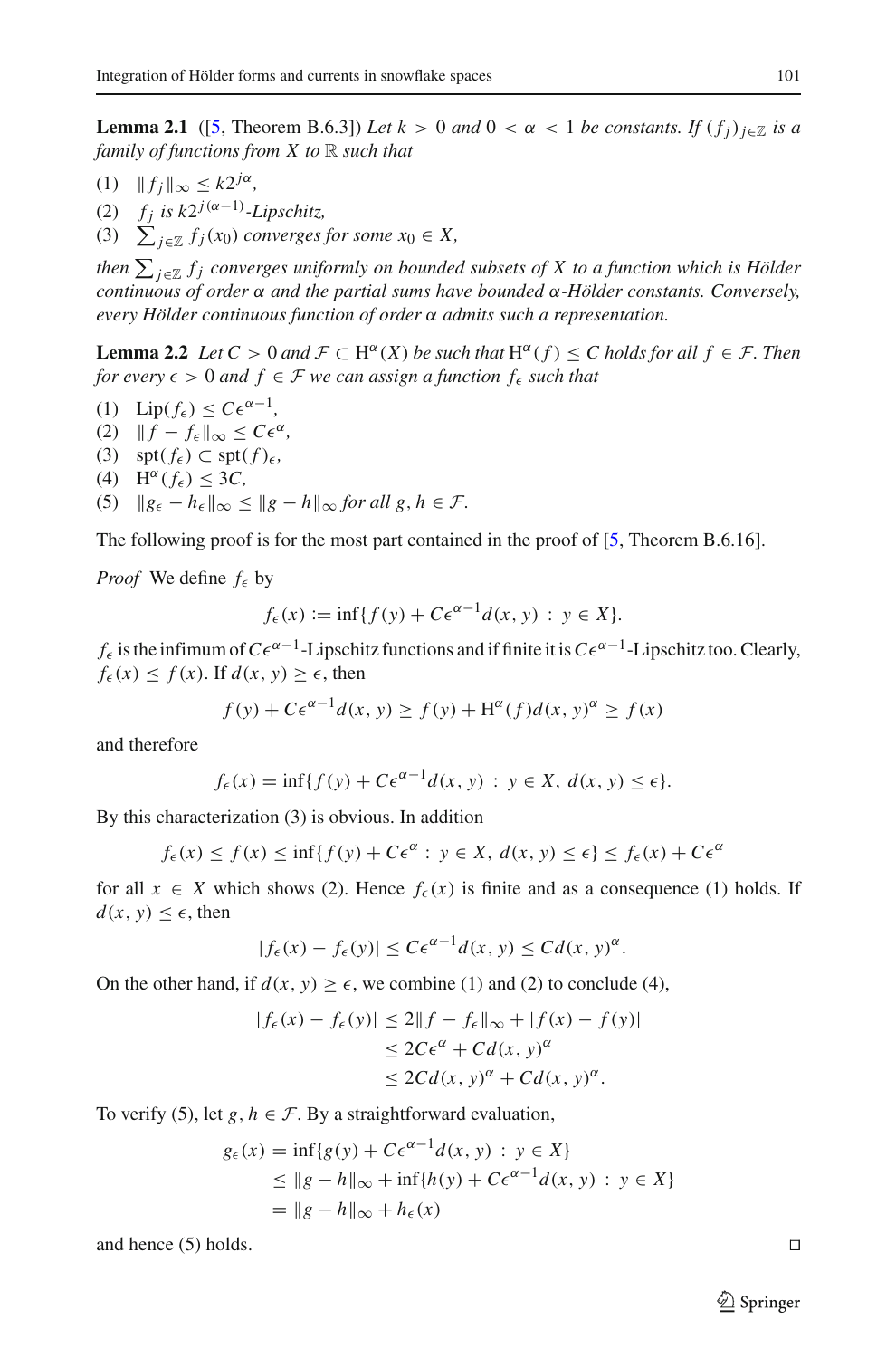# **3 A generalized Riemann–Stieltjes integral**

# 3.1 Construction

Let  $f \in H^{\alpha}(A), g_1 \in H^{\beta_1}(A), \ldots, g_n \in H^{\beta_n}(A)$  be Hölder continuous functions on a box  $A = [u_1, v_1] \times \cdots \times [u_n, v_n] \subset \mathbb{R}^n$ . In this section we define a value for  $\int_A f d(g_1, \ldots, g_n)$ , or shorter  $\int_A f \, dg$ , where  $g := (g_1, \ldots, g_n)$ .

The construction of the integral is done recursively. In dimension 0 the integral is defined to be the evaluation functional. Assuming that the integral in dimensions  $0, \ldots, n-1$  is already constructed we use the boundary integrals

$$
\int\limits_{\partial B} g_1\,d(g_2,\ldots,g_n)
$$

of boxes  $B = [s_1, t_1] \times \cdots \times [s_n, t_n] \subset A$  to build up the Riemannian sums. They are defined by

$$
\sum_{i=1}^n \sum_{j=0}^1 (-1)^{i+j} \int\limits_{B_{(i,j)}} g_1 d(g_2,\ldots,g_n),
$$

where

$$
B_{(i,j)} := [s_1, t_1] \times \cdots \times [s_{i-1}, t_{i-1}] \times \{s_i + j(t_i - s_i)\} \times [s_{i+1}, t_{i+1}] \times \cdots \times [s_n, t_n]
$$

and the functions are restricted to these codimension one boxes (to be precise,  $B(i, j)$  is identified with a box in  $\mathbb{R}^{n-1}$  by omitting the *i*th coordinate and each function is rearranged accordingly). This is the standard orientation convention for the boundary as used for exam-ple in [\[8\]](#page-26-5). If *B* is the interval [*s*, *t*], the boundary integral is just  $\int_{\partial [s,t]} g = g(t) - g(s)$ . We define the Riemannian sums

$$
I_n(f,g,\mathcal{P},\xi) \coloneqq \sum_{B \in \mathcal{P}} f(\xi_B) \int_{\partial B} g_1 d(g_2,\ldots,g_n),
$$

where *P* is a partition of *A* into finitely many boxes with disjoint interiors and  $\xi = {\{\xi_B\}}_{B \in \mathcal{P}}$ is a collection of points such that  $\xi_B \in B$ .  $I_n(f, g, \mathcal{P})$  is the sum above where each  $\xi_B$  is assumed to be  $\mu_B$ , the barycenter of *B*. The mesh,  $\|\mathcal{P}\|$ , of a partition  $\mathcal P$  is the maximal diameter of a box in  $P$ . In dimension 1 this is the usual construction of the Riemann–Stieltjes integral  $\int_s^t f \, dg$ . It is defined to be the limit, as the mesh of the partition *P* of the interval [ $s$ ,  $t$ ] approaches zero, of the approximating sum  $I_1(f, g, \mathcal{P}, \xi)$ . To calculate the integral over *A* we will use only very special partitions, namely  $\mathcal{P}_0(A), \mathcal{P}_1(A), \mathcal{P}_2(A), \ldots$ , where  $\mathcal{P}_0(A)$ consists of the box *A* alone and  $\mathcal{P}_{k+1}(A)$  is constructed from  $\mathcal{P}_k(A)$  by dividing each box into  $2^n$  similar boxes half the size. If it is clear which box is partitioned, we simply write  $P_k$ instead of  $\mathcal{P}_k(A)$ . The definition of  $I_n(f, g, \mathcal{P}, \xi)$  is motivated by Stokes' theorem. We will make use of it in the following form:

<span id="page-4-0"></span>**Lemma 3.1** *Let*  $g_1, \ldots, g_n$  *be Lipschitz functions defined on a box*  $A \subset \mathbb{R}^n$ *. Then* 

$$
\int\limits_A \det D(g_1,\ldots,g_n)\,d\mathcal{L}^n=\sum_{i=1}^n\sum_{j=0}^1(-1)^{i+j}\int\limits_{A_{(i,j)}}g_1\det D(g_2,\ldots,g_n)\,d\mathcal{L}^{n-1}.
$$

 $\mathcal{L}$  Springer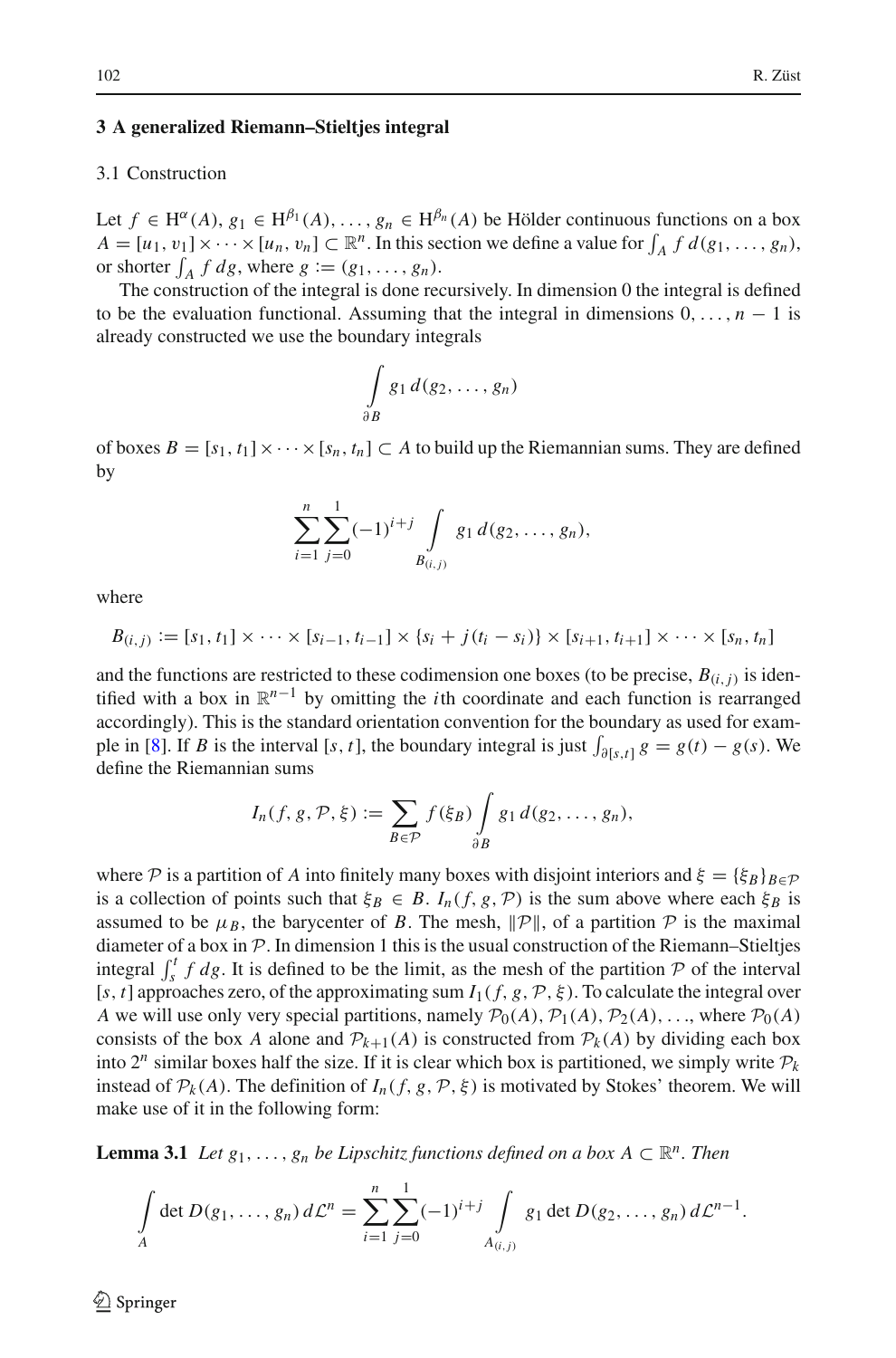For smooth functions the proof is standard and will be omitted. Formulated with differen-tial forms it can be found for example in [\[8](#page-26-5)]. A Lipschitz function on  $\mathbb{R}^n$  can be approximated uniformly by a sequence of smooth functions with bounded Lipschitz constants, see e.g. [\[3](#page-26-6), 4.1.2], and the integrals in the lemma agree by a continuity argument, see e.g. [\[1](#page-26-1), Example 3.2] or [\[6,](#page-26-3) Proposition 2.6] and the references there for more details.

<span id="page-5-0"></span>**Theorem 3.2** *For all n* ∈  $\mathbb{N}$ *, all boxes*  $A \subset \mathbb{R}^n$  *and all numbers*  $\alpha$ *,*  $\beta_1$ *,...,*  $\beta_n$  *contained in* (0, 1) *such that*  $\alpha + \beta_1 + \cdots + \beta_n > n$  *the function* 

$$
\int_{A} : H^{\alpha}(A) \times H^{\beta_1}(A) \times \cdots \times H^{\beta_n}(A) \to \mathbb{R}
$$
\n
$$
(f, g_1, \dots, g_n) \mapsto \int_{A} f \, dg := \lim_{k \to \infty} I_n(f, g, \mathcal{P}_k, \xi_k)
$$

is well defined and independent of the choice of  $(\xi_k)_{k\in\mathbb{N}}$ .  $\int_A$  satisfies the following properties:

- (1)  $\int_A$  *is*  $(n + 1)$ *-linear.*
- (2) *In case g is Lipschitz, the identity*

$$
\int\limits_A f \, dg = \int\limits_A f \, \det Dg \, d\mathcal{L}^n
$$

*holds (for smooth f and g this agrees with*  $\int_A f dg_1 \wedge \cdots \wedge dg_n$ ). (3)  $\int_A$  *is continuous in the sense that* 

$$
\int\limits_A f_m \, dg_m \to \int\limits_A f \, dg, \ \ \text{for } m \to \infty
$$

*whenever*  $(f_m)_{m \in \mathbb{N}}$  *and*  $(g_{m,i})_{m \in \mathbb{N}}$  *are sequences converging uniformly to f resp.*  $g_i$  *on A* and  $H^{\alpha}(f_m)$  *resp.*  $H^{\beta_i}(g_{m,i})$  *are bounded in m for all i* = 1, ..., *n*.

*Moreover,*  $\int_A$  *is uniquely defined by* (2) *and* (3)*.* 

*Proof* Uniqueness of the integral is a direct consequence of Lemma [2.2](#page-3-0) (or Lemma [2.1\)](#page-2-0). Every Hölder continuous function can be approximated by Lipschitz functions in such a way that (3) applies and by (2) the integral for Lipschitz functions is given.

For  $n = 0$  the theorem is clear. Let  $A \subset \mathbb{R}^n$ ,  $f$  and  $g$  be as in the theorem and assume that in dimensions  $0, \ldots, n-1$  the integral is already constructed. It should be noticed that  $\beta_1 + \cdots + \beta_n > n - 1$  since  $\alpha \leq 1$ . So,  $\int_{\partial B} g_1 d(g_2, \ldots, g_n)$  does indeed exist for any *n*-dimensional box  $B \subset A$  and hence the Riemannian sums  $I_n(f, g, \mathcal{P}_k, \xi_k)$  are well defined. In dimensions  $1 \leq m \leq n-1$  we additionally assume the existence of constants  $C'_m(\hat{\beta}_1,\ldots,\hat{\beta}_m)$  and  $C_m(\hat{\alpha},\hat{\beta}_1,\ldots,\hat{\beta}_m)$  such that for any box  $\hat{B} \subset \mathbb{R}^m$  and functions  $\hat{f} \in H^{\hat{\alpha}}(\hat{B}), \hat{g}_i \in H^{\hat{\beta}_i}(\hat{B}), i = 1, \ldots, m$ , of orders satisfying  $\hat{\alpha} + \hat{\beta}_1 + \cdots + \hat{\beta}_m > m$  the following estimates hold: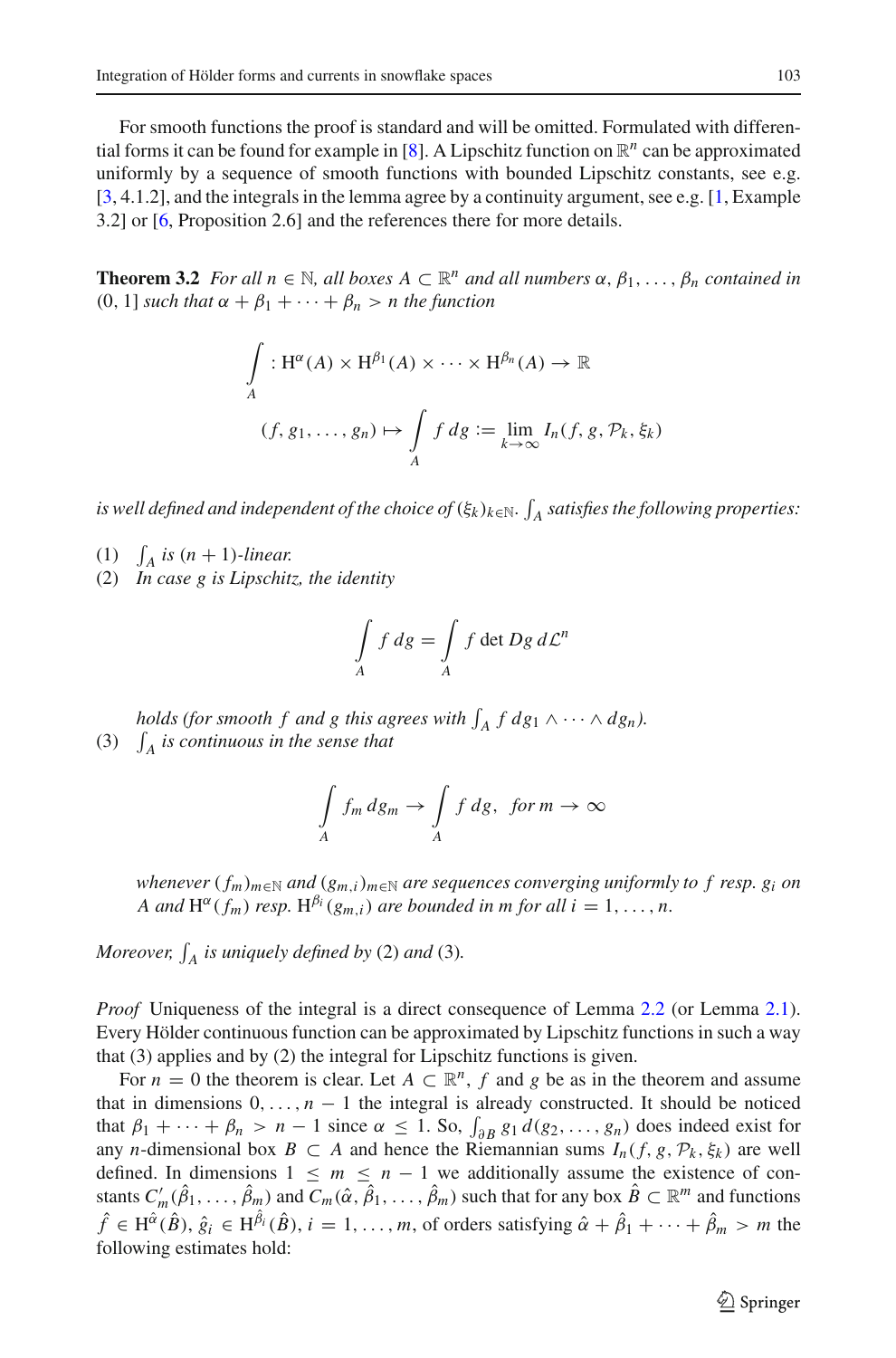<span id="page-6-0"></span>
$$
\left| \int_{\partial \hat{B}} \hat{g}_1 d(\hat{g}_2, \dots, \hat{g}_m) \right| \leq C'_m \operatorname{diam}(\hat{B}) \sum_{i=1}^m \hat{\beta}_i \prod_{i=1}^m H^{\hat{\beta}_i}(\hat{g}_i),
$$
(3.1)  

$$
\left| \int_{\hat{B}} \hat{f} d\hat{g} - I_m(\hat{f}, \hat{g}, \mathcal{P}_k(\hat{B}), \hat{\xi}_k) \right| \leq C_m \operatorname{diam}(\hat{B})^{\hat{\alpha} + \sum_{i=1}^m \hat{\beta}_i}
$$

$$
\cdot 2^{k(m - \hat{\alpha} - \sum_{i=1}^m \hat{\beta}_i)} H^{\hat{\alpha}}(\hat{f}) \prod_{i=1}^m H^{\hat{\beta}_i}(\hat{g}_i).
$$
(3.2)

We will show the existence of  $C'_n$  and  $C_n$  and these two estimates for the box *A*. Let *B*  $\subset$  *A* be any *n*-dimensional box. Firstly, an estimate for the boundary integral

$$
J(B, g) := \int_{\partial B} g_1 d(g_2, \ldots, g_n)
$$

is established. For  $n = 1$ , [\(3.1\)](#page-6-0) holds with  $C'_1(\beta) := 1$  because

$$
\left|\int_{\partial[s,t]} g\right| = |g(t) - g(s)| \leq H^{\beta}(g)(t - s)^{\beta}.
$$

Now let  $n > 1$ . To shorten notation we define  $\bar{\beta} := \sum_{i=1}^{n} \beta_i$ ,  $\gamma := \alpha + \bar{\beta}$ ,  $H^{\beta} := \prod_{i=1}^{n} H^{\beta_i}(g_i)$  and  $H^{\alpha,\beta} := H^{\alpha}(f)H^{\beta}$ . Setting  $k = 0$  and  $m = n - 1$  in [\(3.2\)](#page-6-0) leads to

$$
\left|J(B,g)-\sum_{i=1}^n\sum_{j=0}^1(-1)^{i+j}g_1(\xi_{B_{(i,j)}})\int\limits_{\partial B_{(i,j)}}g_2\,d(g_3,\ldots,g_n)\right|\leq 2nC_{n-1}(\beta)\operatorname{diam}(B)^{\bar{\beta}}H^{\beta}.
$$

The identity

$$
\sum_{i=1}^{n} \sum_{j=0}^{1} (-1)^{i+j} \int \limits_{\partial B_{(i,j)}} g_2 d(g_3, \dots, g_n) = 0
$$

<span id="page-6-1"></span>is true because of the orientation convention and applying  $(3.1)$  with  $m = n - 1$  to the faces  $B(i, j)$  results in

$$
|J(B, g)| \leq \sum_{i=1}^{n} \sum_{j=0}^{1} |g_1(\xi_{B_{(i,j)}}) - g_1(\xi_B)| \left| \int \limits_{\partial B_{(i,j)}} g_2 d(g_3, \dots, g_n) \right|
$$
  
+  $2nC_{n-1}(\beta) \operatorname{diam}(B)^{\bar{\beta}} H^{\beta}$   

$$
\leq 2n H^{\beta_1}(g_1) \operatorname{diam}(B)^{\beta_1} C'_{n-1}(\beta_2, \dots, \beta_n) \operatorname{diam}(B)^{\sum_{i=2}^{m} \beta_i} \prod_{i=2}^{m} H^{\beta_i}(g_i)
$$
  
+  $2nC_{n-1}(\beta) \operatorname{diam}(B)^{\bar{\beta}} H^{\beta}$   
=  $C'_n(\beta) \operatorname{diam}(B)^{\bar{\beta}} H^{\beta}$ , (3.3)

 $\bigcirc$  Springer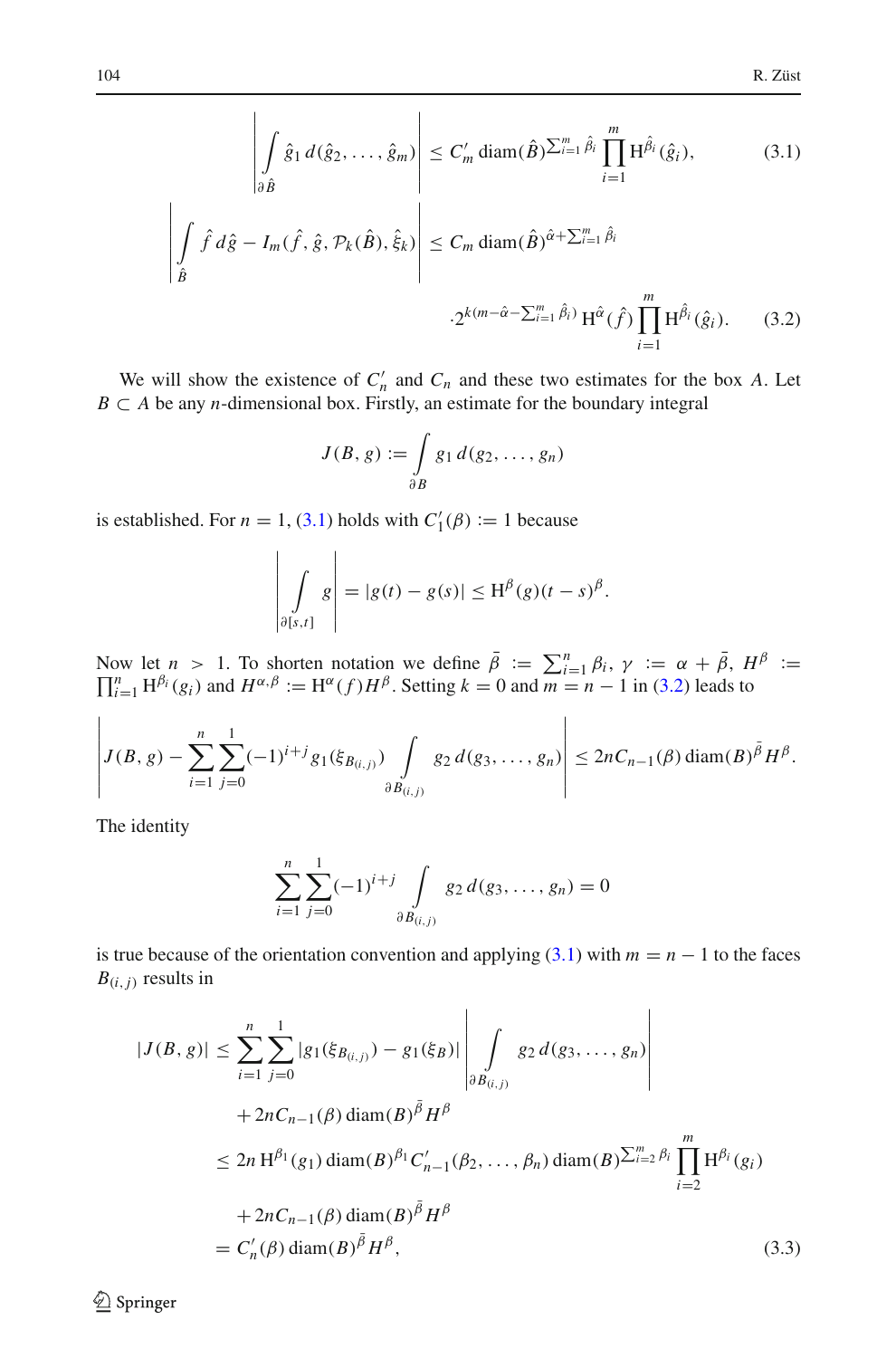where

$$
C'_{n}(\beta) := 2n \left( C'_{n-1}(\beta_2, ..., \beta_n) + C_{n-1}(\beta) \right).
$$

<span id="page-7-0"></span>Next we show that the limit  $\int_A f \, dg$  exists. To do this we will make use of the identity

$$
J(B,g) = \sum_{i=1}^{n} \sum_{j=0}^{1} (-1)^{i+j} \sum_{F \in \mathcal{P}_1(B_{(i,j)})} \int_{F} g_1 d(g_2, \dots, g_n) = \sum_{\tilde{B} \in \mathcal{P}_1(B)} J(\tilde{B}, g). \quad (3.4)
$$

This is true because the integrals over faces of some  $\tilde{B}$  which are not contained in ∂*B* cancel in pairs. Now we determine an upper bound for  $|I_n(f, g, \mathcal{P}_{k+1}) - I_n(f, g, \mathcal{P}_k)|$ . If  $B \in \mathcal{P}_k$ for some  $k \geq 1$ , denote by *B'* the box in  $\mathcal{P}_{k-1}$  with  $B \subset B'$ . By [\(3.4\)](#page-7-0)

$$
|I_n(f, g, \mathcal{P}_k) - I_n(f, g, \mathcal{P}_{k-1})| = \left| \sum_{B \in \mathcal{P}_k} f(\mu_B) J(B, g) - f(\mu_{B'}) \sum_{B \in \mathcal{P}_k} J(B, g) \right|
$$
  
\n
$$
\leq \sum_{B \in \mathcal{P}_k} |f(\mu_B) - f(\mu_{B'})| |J(B, g)|
$$
  
\n
$$
\leq H^{\alpha}(f) \frac{\text{diam}(A)^{\alpha}}{2^{k\alpha}} \sum_{B \in \mathcal{P}_k} |J(B, g)|
$$
  
\n
$$
\leq 2^{kn} H^{\alpha}(f) \frac{\text{diam}(A)^{\alpha}}{2^{k\alpha}} C'_n(\beta) \frac{\text{diam}(A)^{\bar{\beta}}}{2^{k\bar{\beta}}} H^{\beta}
$$
  
\n
$$
= C'_n(\beta) \text{diam}(A)^{\gamma} 2^{k(n-\gamma)} H^{\alpha, \beta}.
$$
 (3.5)

The last inequality holds by [\(3.3\)](#page-6-1) and the fact that the cardinality of  $P_k$  is exactly  $2^{kn}$ . Hence  $(I_n(f, g, \mathcal{P}_k))_{k \in \mathbb{N}}$  is a Cauchy sequence because  $\gamma > n$  and the limit

$$
\int\limits_A f\,dg = \lim\limits_{k\to\infty} I_n(f,g,\mathcal{P}_k)
$$

exists as stated in the theorem. To additionally handle the intermediate points we note that

$$
|I_n(f, g, \mathcal{P}_k, \xi_k) - I_n(f, g, \mathcal{P}_k)| \le \sum_{B \in \mathcal{P}_k} |f(\xi_B) - f(\mu_B)| |J(B, g)|
$$
  

$$
\le C'_n(\beta) \operatorname{diam}(A)^\gamma 2^{k(n-\gamma)} H^{\alpha, \beta}
$$

<span id="page-7-1"></span>analogously to the estimate above. To show  $(3.2)$  in case  $m = n$  we calculate

$$
\left| \int_{A} f dg - I_n(f, g, \mathcal{P}_k, \xi_k) \right| \leq |I_n(f, g, \mathcal{P}_k) - I_n(f, g, \mathcal{P}_k, \xi_k)|
$$
  
+ 
$$
\sum_{j=k+1}^{\infty} |I_n(f, g, \mathcal{P}_j) - I_n(f, g, \mathcal{P}_{j-1})|
$$
  

$$
\leq C'_n(\beta) \operatorname{diam}(A)^{\gamma} H^{\alpha, \beta} \sum_{j=k}^{\infty} 2^{j(n-\gamma)}
$$
  
=  $C_n(\alpha, \beta) \operatorname{diam}(A)^{\gamma} 2^{k(n-\gamma)} H^{\alpha, \beta},$  (3.6)

 $\bigcirc$  Springer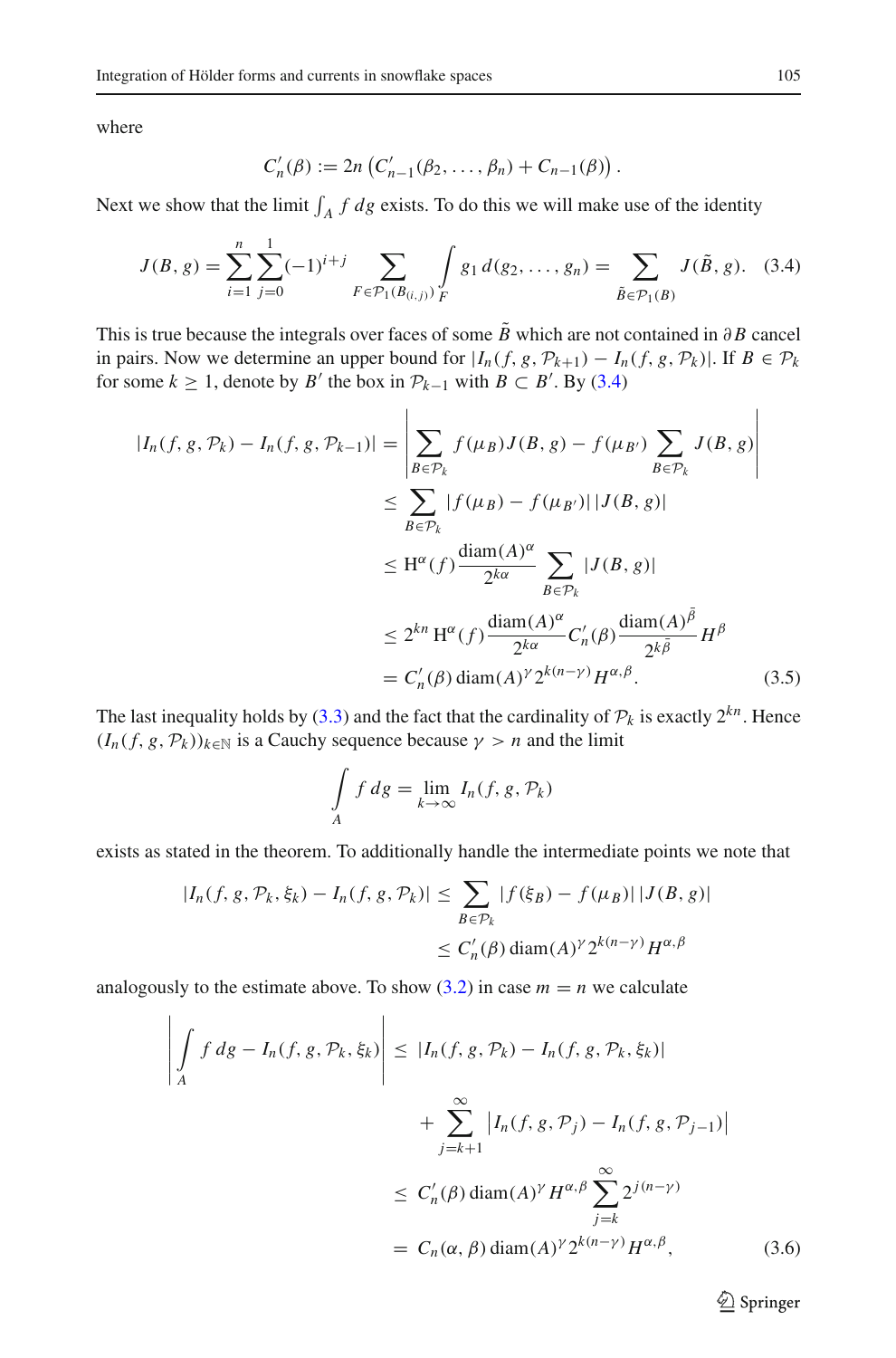where

$$
C_n(\alpha,\beta):=\frac{C'_n(\beta)}{1-2^{n-\gamma}}.
$$

We now prove the remaining parts of the theorem. In dimension 0 the integral is linear and by induction it is multilinear in all dimensions because the approximating sums are. The proof of (2) is by induction on the dimension *n*. Let  $f \in H^{\alpha}(A)$  have  $\alpha$ -Hölder constant *H* and the  $g_i \in \text{Lip}(A), i = 1, \ldots, n$ , have *L* as a common Lipschitz constant. If  $P$  is a partition of *A*, then

$$
\left| I_n(f, g, \mathcal{P}) - \int_A f(x) \det Dg(x) d\mathcal{L}^n(x) \right| = \left| \sum_{B \in \mathcal{P}} \int_B (f(\mu_B) - f(x)) \det Dg(x) d\mathcal{L}^n(x) \right|
$$
  

$$
\leq \sum_{B \in \mathcal{P}} \int_B |f(\mu_B) - f(x)| | \det Dg(x) | d\mathcal{L}^n(x)
$$
  

$$
\leq H L^n \sum_{B \in \mathcal{P}} \int_B \|\mu_B - x\|^{\alpha} d\mathcal{L}^n(x)
$$
  

$$
\leq H L^n \|\mathcal{P}\|^{\alpha} \mathcal{L}^n(A)
$$

which is small if  $\|P\|$  is small. The first equation needs justification. If  $n = 1$ , it holds because

$$
\int_{s}^{t} g' d\mathcal{L} = g(t) - g(s) = \int_{\partial [s,t]} g
$$

by basic analysis or by Lemma [3.1](#page-4-0) applied to an interval [s, t]  $\subset A$ . If  $n > 1$ ,

$$
\int_{B} \det Dg \, d\mathcal{L}^{n} = \sum_{i=1}^{n} \sum_{j=0}^{1} (-1)^{i+j} \int_{B_{(i,j)}} g_1 \det D(g_2, \dots, g_n) \, d\mathcal{L}^{n-1}
$$
\n
$$
= \sum_{i=1}^{n} \sum_{j=0}^{1} (-1)^{i+j} \int_{B_{(i,j)}} g_1 \, d(g_2, \dots, g_n)
$$
\n
$$
= \int_{\partial B} g_1 \, d(g_2, \dots, g_n)
$$

and these equations are true on any *n*-dimensional box  $B \subset A$  successively by Lemma [3.1](#page-4-0) on *B*, the induction hypothesis and the definition of  $\int_{\partial B}$ .

The remaining part is the proof of (3), the continuity of  $\int_A$ . Let  $f_m$  and  $g_m$  be two sequences with the described properties and let *H* be a common upper bound for the Hölder constants of all functions involved. By the multiliearity of  $\int_A$  it suffices to consider bounded sequences  $f_m$ ,  $g_{m,1}$ , ...,  $g_{m,n}$  one of which converges to zero and to conclude that the integral  $\int_A f_m dg_m$  converges to zero as well. Combining [\(3.6\)](#page-7-1) and [\(3.3\)](#page-6-1)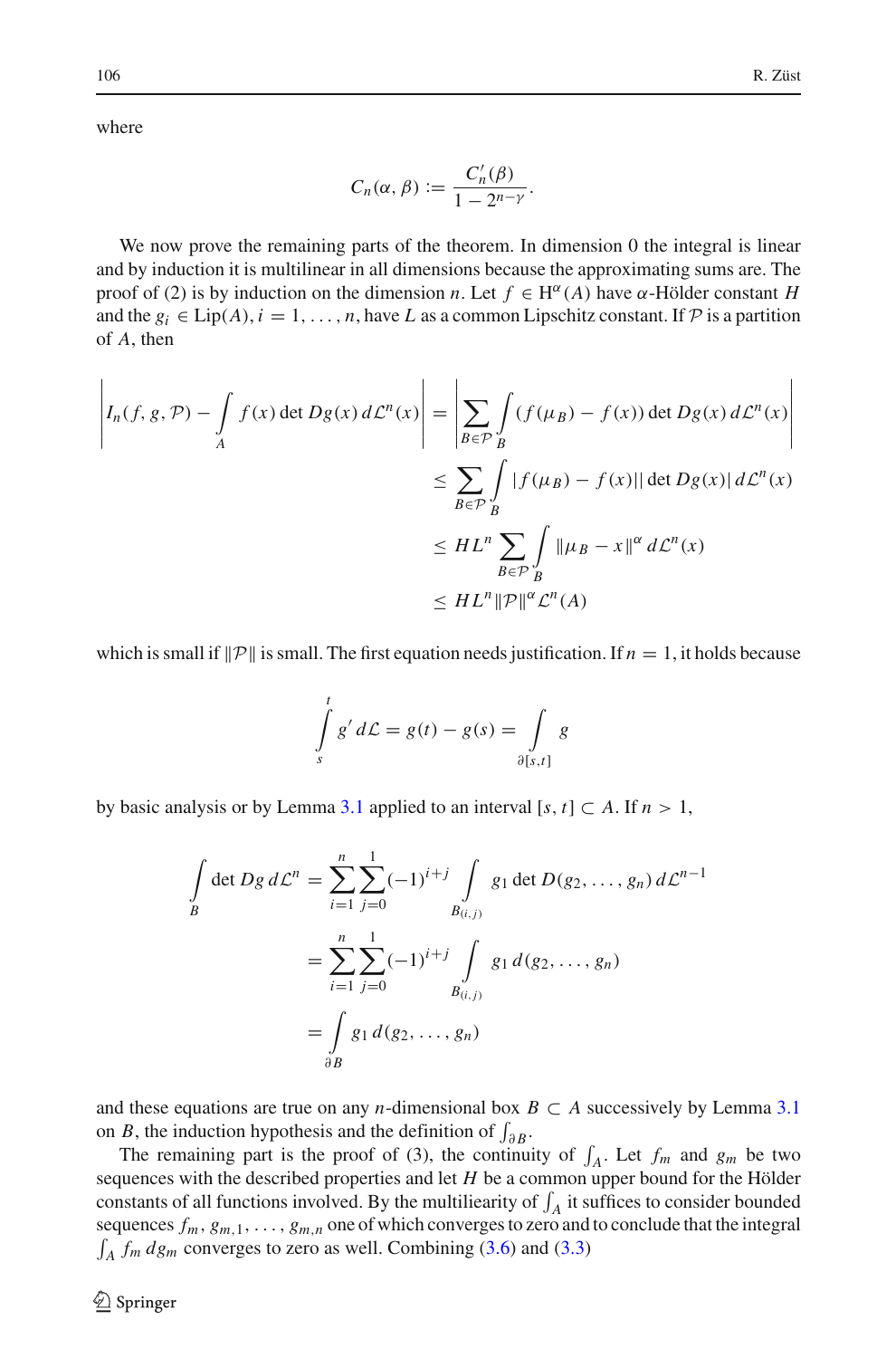<span id="page-9-0"></span>
$$
\left| \int_{A} f_m dg_m \right| \leq |I_n(f_m, g_m, \mathcal{P}_k, \xi_k)| + C_n(\alpha, \beta) \operatorname{diam}(A)^{\gamma} 2^{k(n-\gamma)} H^{n+1}
$$
  
\n
$$
\leq \|f_m\|_{\infty} \sum_{B \in \mathcal{P}_k} \left| \int_{\partial B} g_m \right| + C_n(\alpha, \beta) \operatorname{diam}(A)^{\gamma} 2^{k(n-\gamma)} H^{n+1}
$$
  
\n
$$
\leq C'_n(\beta) \|f_m\|_{\infty} \operatorname{diam}(A)^{\bar{\beta}} 2^{k(n-\bar{\beta})} H^n + C_n(\alpha, \beta) \operatorname{diam}(A)^{\gamma} 2^{k(n-\gamma)} H^{n+1}.
$$
\n(3.7)

Using either the third estimate if  $f_m$  tends to zero or the second and the induction hypothesis if *gm*,*<sup>i</sup>* tends to zero for some *i* leads to

$$
\limsup_{m\to\infty}\left|\int_A f_m dg_m\right|\leq C_n(\alpha,\beta)\operatorname{diam}(A)^{\gamma}2^{k(n-\gamma)}H^{n+1}.
$$

By varying k, this expression is arbitrary small. This completes the proof of the theorem.  $\Box$ 

For  $n = 1$ , the theorem restates some results of [\[11\]](#page-26-0) by Young. It is shown there that in the setting of the theorem, the Riemann–Stieltjes integral  $\int_{s}^{t} f dg$  exists (thereby allowing all partitions, not only the special ones we used) and has all the properties described. More generally, the Riemann–Stieltjes integral over [*s*, *t*] is defined for functions  $f \in W_p([s, t])$ and  $g \in W_a([s, t])$  if they have no common discontinuities and  $1/p + 1/q > 1$ .  $W_p([s, t])$ denotes the space of functions  $f : [s, t] \to \mathbb{R}$  with bounded mean variation of order p, i.e.

$$
\sup \sum_{i=1}^{m} |f(x_i) - f(x_{i-1})|^p < \infty,
$$

where the supremum ranges over all partitions  $s = x_0 \le x_1 \le \cdots \le x_m = t$  and all  $m \in \mathbb{N}$ . If  $p \ge 1$ , the class  $W_p([s, t])$  contains the Hölder functions  $H^{1/p}([s, t])$ .

An additional remark to the theorem above is that the integral  $\int_A f \, dg$  is rather easy to compute numerically. If we know only the values of *f* and *g* on the corners of the boxes in  $P_k(A)$  for some *k*, we can recursively compute approximations for the integral on lowerdimensional sub-boxes to get an approximation of  $\int_A f \, dg$  in the end. In case g is Lipschitz, this enables us to calculate  $\int_A f \, \text{det } Dg \, d\mathcal{L}^n$  without taking det  $Dg$  into account, which, by the way, may not be defined on a set of measure zero.

# <span id="page-9-1"></span>3.2 Necessity of the assumption on the Hölder exponents

The next example demonstrates that the bound on the Hölder exponents is sharp if we want a function  $\int_A$  as in the theorem satisfying (2) and (3). Let  $\alpha$ ,  $\beta_1$ , ...,  $\beta_n$  be real numbers in the interval (0, 1) such that  $\gamma = \alpha + \beta_1 + \cdots + \beta_n \le n$ . We consider the box  $A = [0, 2\pi]^n$ and sequences of smooth functions  $f_m$ ,  $g_{m,1}$ , ...,  $g_{m,n}$  on  $\mathbb{R}^n$  defined by

$$
f_m(x) := \sum_{i=1}^m \frac{1}{2^{i\alpha}} \sin(2^i x_1) \cdots \sin(2^i x_n),
$$
  

$$
g_{m,k}(x) := \sum_{i_k=1}^m \frac{1}{2^{i_k \beta_k}} \cos(2^{i_k} x_k), \text{ for } k = 1, ..., n.
$$

 $\circled{2}$  Springer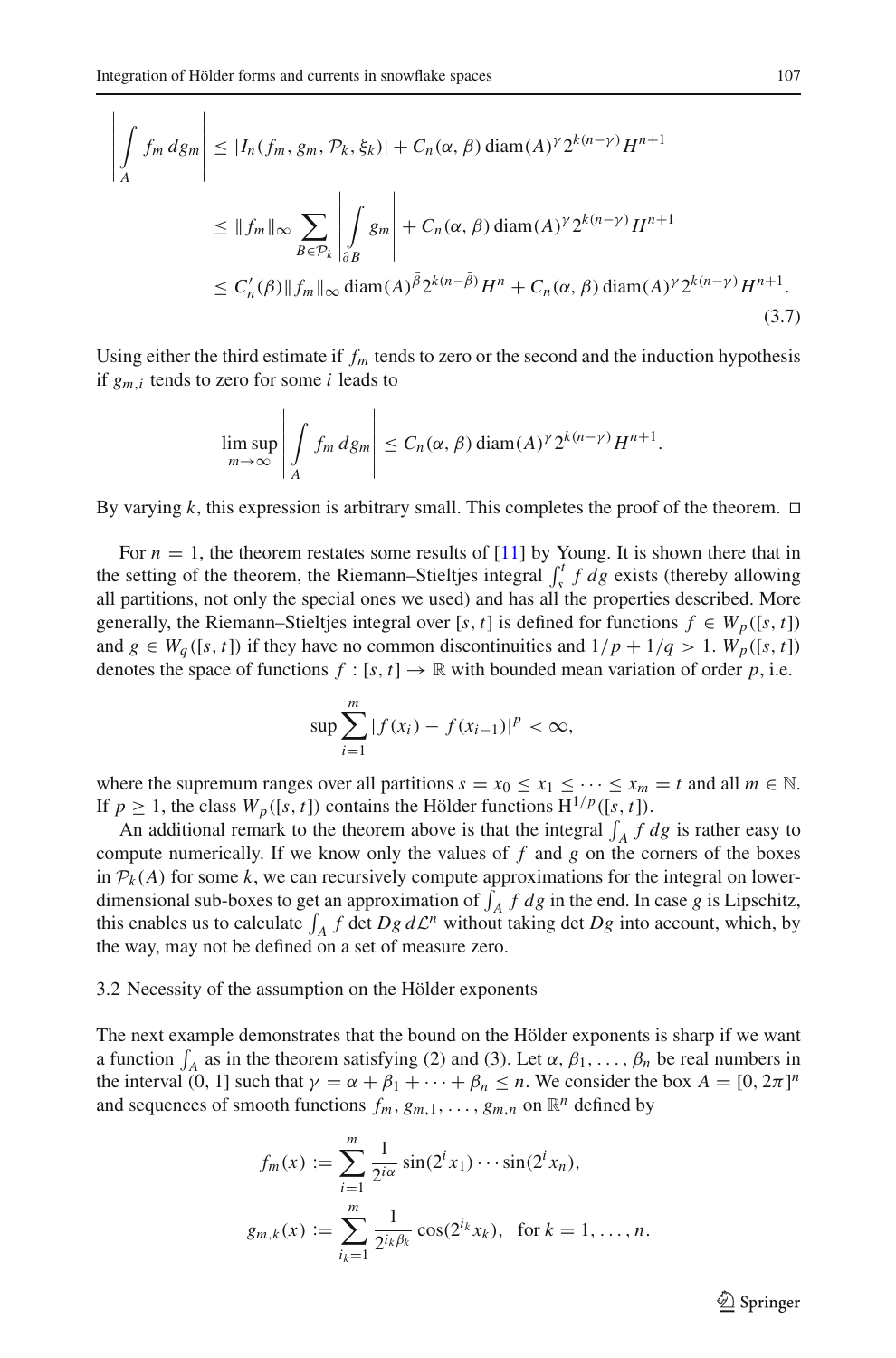By Lemma [2.1,](#page-2-0) these functions converge to Hölder continuous functions  $f$ ,  $g_1$ , ...,  $g_n$  in a way (3) of Theorem [3.2](#page-5-0) is applicable and by (2), we can calculate  $\int_A f_m dg_m$ . Because  $Dg_m$ is diagonal as a matrix with respect to the standard basis of  $\mathbb{R}^n$ , the integrand is given by

$$
f_m \det Dg_m = \sum_{i,i_1,...,i_n} \left( 2^{-i\alpha + \sum_{k=1}^n i_k(1-\beta_k)} \prod_{k=1}^n \sin(2^i x_k) \sin(2^{i_k} x_k) \right).
$$

For  $l, l' \in \mathbb{N}$  the integral  $\int_0^{2\pi} \sin(lx) \sin(l'x) dx$  is  $\pi$  if  $l = l'$  and 0 otherwise. This identity together with Fubini's theorem implies that only the summands with  $i = i_1 = \cdots = i_n$  need to be considered. Hence

$$
\int\limits_A f_m \det Dg_m \, d\mathcal{L}^n = \sum_{i=1}^m 2^{-i\alpha + \sum_{k=1}^n i(1-\beta_k)} \prod_{k=1}^n \int\limits_0^{2\pi} \sin^2(2^i x_k) \, dx_k
$$
\n
$$
= \pi^n \sum_{i=1}^m 2^{i(n-\gamma)}.
$$

This sum is unbounded in *m*. Consequently,  $\int_A$  can't be extended to include  $(f, g_1, \ldots, g_n)$ .

# 3.3 Some properties

We now list some properties of the integral defined above. The proofs will be rather short and rely on approximation by Lipschitz functions, Lemma [2.2,](#page-3-0) and the properties of the integral in Theorem [3.2.](#page-5-0)

<span id="page-10-0"></span>**Proposition 3.3** *Let A, f and g be given as in Theorem [3.2.](#page-5-0)*

- (1) (additivity) If  $P$  is a partition of A, then  $\int_A f \, dg = \sum_{A_i \in P} \int_{A_i} f \, dg$ .
- (2) *f is extended to be zero outside of A. If this extension is continuous on a box B*  $\supset$  *A and each gi is extended arbitrarily to a Hölder continuous function of the same order,* then  $\int_A f \, dg = \int_B f \, dg$ .
- (3) *(locality) If some function*  $g_i$  *is constant on a neighborhood of the support of f, then*  $\int_A f \, dg = 0.$
- (4) *(parametrization property) Let U be a neighborhood of*  $\text{spt}(f)$  *in A,*  $\varphi : U \to \varphi(U) \subset$  $\mathbb{R}^n$  *a bi-Lipschitz map with det D* $\varphi > 0$  *L<sup>n</sup>-almost everywhere and B* ⊃  $\varphi$ (*U*) *a box such that*  $\varphi(U \cap \partial A) = \varphi(U) \cap \partial B$ . If  $f \circ \varphi^{-1}$  *is extended to be zero on*  $B \setminus \varphi(U)$  *and each function*  $g_i \circ \varphi^{-1}$  *is extended arbitrarily to a Hölder continuous function of the same order, then*

$$
\int\limits_A f\,d(g_1,\ldots,g_n)=\int\limits_B f\circ\varphi^{-1}\,d(g_1\circ\varphi^{-1},\ldots,g_n\circ\varphi^{-1}).
$$

*Proof* By approximation, (1) and (3) are direct consequences of the corresponding results for Lipschitz functions. If the extension of *f* in (2) is continuous, it is clearly Hölder continuous of the same order as *f* . Therefore, (2) is a consequence of (1).

The integral on the right-hand side of (4) is well defined because the extension of  $f \circ \varphi^{-1}$ is Hölder continuous of the same order as *f* and the same holds for each  $g_i \circ \varphi^{-1}$ . For Lipschitz functions the identity is a special case of the area formula, see e.g. [\[3,](#page-26-6) 3.2.3]. The general result follows by approximating  $f, g_1, \ldots, g_n$  by Lipschitz functions as before, with the addition that every approximation of *f* has support in *U*.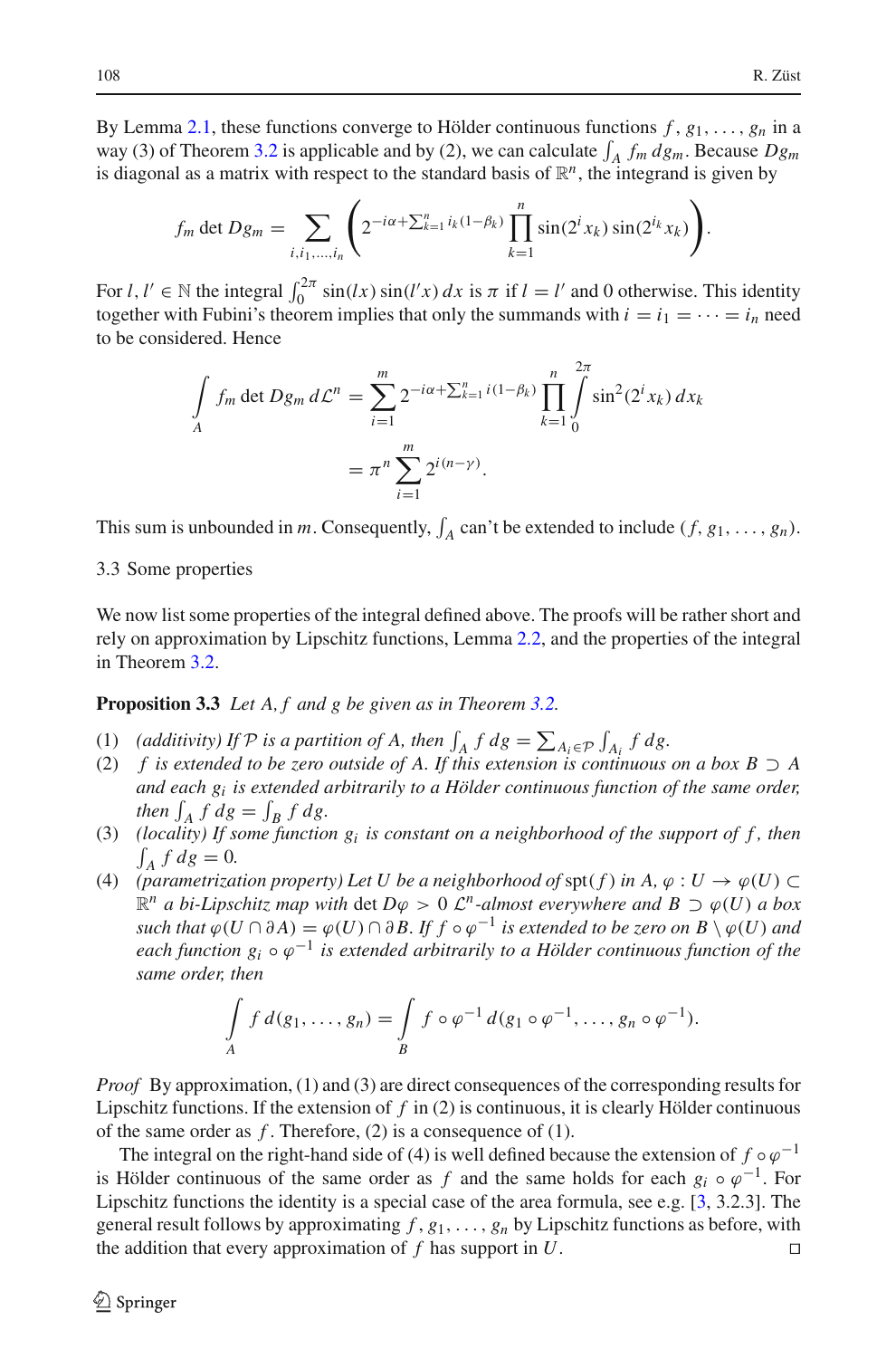<span id="page-11-1"></span>Next we give an upper bound for  $|\int_A f \, dg|$  similar to [\(3.7\)](#page-9-0) which takes the shape of *A* a bit better into account.

<span id="page-11-0"></span>**Corollary 3.4** *Let* A, f and g be as in Theorem [3.2](#page-5-0) and let  $\epsilon > 0$  be the length of the shortest *edge of A. Then*

$$
\left| \int_A f \, d\mathbf{g} \right| \le K_n \left( \|f\|_{\infty} \epsilon^{\bar{\beta} - n} + \mathbf{H}^{\alpha}(f) \epsilon^{\gamma - n} \right) \mathcal{L}^n(A) \prod_{i=1}^n \mathbf{H}^{\beta_i}(g_i)
$$
  

$$
\le K'_n \left( \|f\|_{\infty} \epsilon^{\bar{\beta} - (n-1)} \mathcal{H}^{n-1}(\partial A) + \mathbf{H}^{\alpha}(f) \epsilon^{\gamma - n} \mathcal{L}^n(A) \right) \prod_{i=1}^n \mathbf{H}^{\beta_i}(g_i)
$$

*for*  $\bar{\beta} = \sum_{i=1}^{n} \beta_i$ ,  $\gamma = \alpha + \bar{\beta}$  *as before and some constants*  $K_n$  *and*  $K'_n$  *depending only on n*, $\alpha$  *and*  $\beta = (\beta_1, \ldots, \beta_n)$ *.* 

*Proof* Let  $n \ge 2$ . The edge of *A* parallel to the *i*th coordinate axis has length  $x_i$  and w.l.o.g.  $\epsilon = x_1$ . For  $j = 2, ..., n$  we write  $x_j = (N_j + \delta_j)\epsilon$  where  $N_j \in \mathbb{N}$  and  $\delta_j \in [0, 1)$ . We partition *A* into  $N_2 \cdot N_3 \cdots N_n$  cubes with edge length  $\epsilon$  and some smaller boxes. Applying  $(3.3)$  and  $(3.6)$  with  $k = 0$  to these cubes gives in combination with (1) of Proposition [3.3](#page-10-0)

$$
\left| \int_A f \, d\mathbf{g} \right| \le \left( C'_n(\beta) \| f \|_{\infty} (\sqrt{n} \epsilon)^{\bar{\beta}} + C_n(\alpha, \beta) \mathbf{H}^{\alpha}(f) (\sqrt{n} \epsilon)^{\gamma} \right) \prod_{i=1}^n \mathbf{H}^{\beta_i}(g_i) \prod_{j=2}^n (N_j + 1)
$$
  

$$
\le K''_n \left( \| f \|_{\infty} \epsilon^{\bar{\beta}} + \mathbf{H}^{\alpha}(f) \epsilon^{\gamma} \right) \prod_{i=1}^n \mathbf{H}^{\beta_i}(g_i) \prod_{j=2}^n 2 \frac{x_j}{\epsilon}
$$

where  $K_n'' = \frac{K_n}{2^{n-1}}$  and the first inequality of the corollary is immediate. The second is a direct consequence of the first by noting that  $2n\mathcal{L}^n(A) \leq \epsilon \mathcal{H}^{n-1}(\partial A)$ . The case  $n = 1$  is clear since  $\epsilon = \text{diam}(A) = \mathcal{L}(A)$ . since  $\epsilon = \text{diam}(A) = \mathcal{L}(A)$ .

# 3.4 Stokes' theorem for Hölder continuous functions

The integral of Theorem [3.2](#page-5-0) satisfies

$$
\int_{A} 1 d(g_1, \dots, g_n) = \int_{\partial A} g_1 d(g_2, \dots, g_n)
$$
\n(3.8)

by definition. The goal here is to extend this integral to oriented Lipschitz manifolds and to show that a similar variant of Stokes' theorem holds in this setting.

A metric space  $(M, d)$  is said to be an *n*-dimensional Lipschitz manifold if it can be covered by charts  $(U, \varphi)$ , where U is an open bounded subset of M and  $\varphi$  is a bi-Lipschitz map of *U* onto an open bounded subset of  $\{x \in \mathbb{R}^n : x_1 \leq 0\}$ . The boundary ∂*M* of *M* is the set of those points that are mapped into  $\{x \in \mathbb{R}^n : x_1 = 0\}$  by some (and hence all) charts. ∂*M* is either empty or an  $(n - 1)$ -dimensional Lipschitz manifold (with the induced metric).

In the comments below we assume that  $n \geq 2$ . The 1-dimensional manifolds (with their 0-dimensional boundaries) need special considerations and are left to the reader. *M* is said to be orientable if there exists an atlas  $\{(U_i, \varphi_i)\}_{i \in I}$  such that every transition function  $\varphi_i \circ \varphi_k^{-1}$ is orientation preserving in the sense that det  $D(\varphi_i \circ \varphi_k^{-1})$  is positive  $\mathcal{L}^n$ -almost everywhere on  $\varphi_k(U_i \cap U_k)$ . An orientation on *M* induces an orientation on ∂*M* with the defining property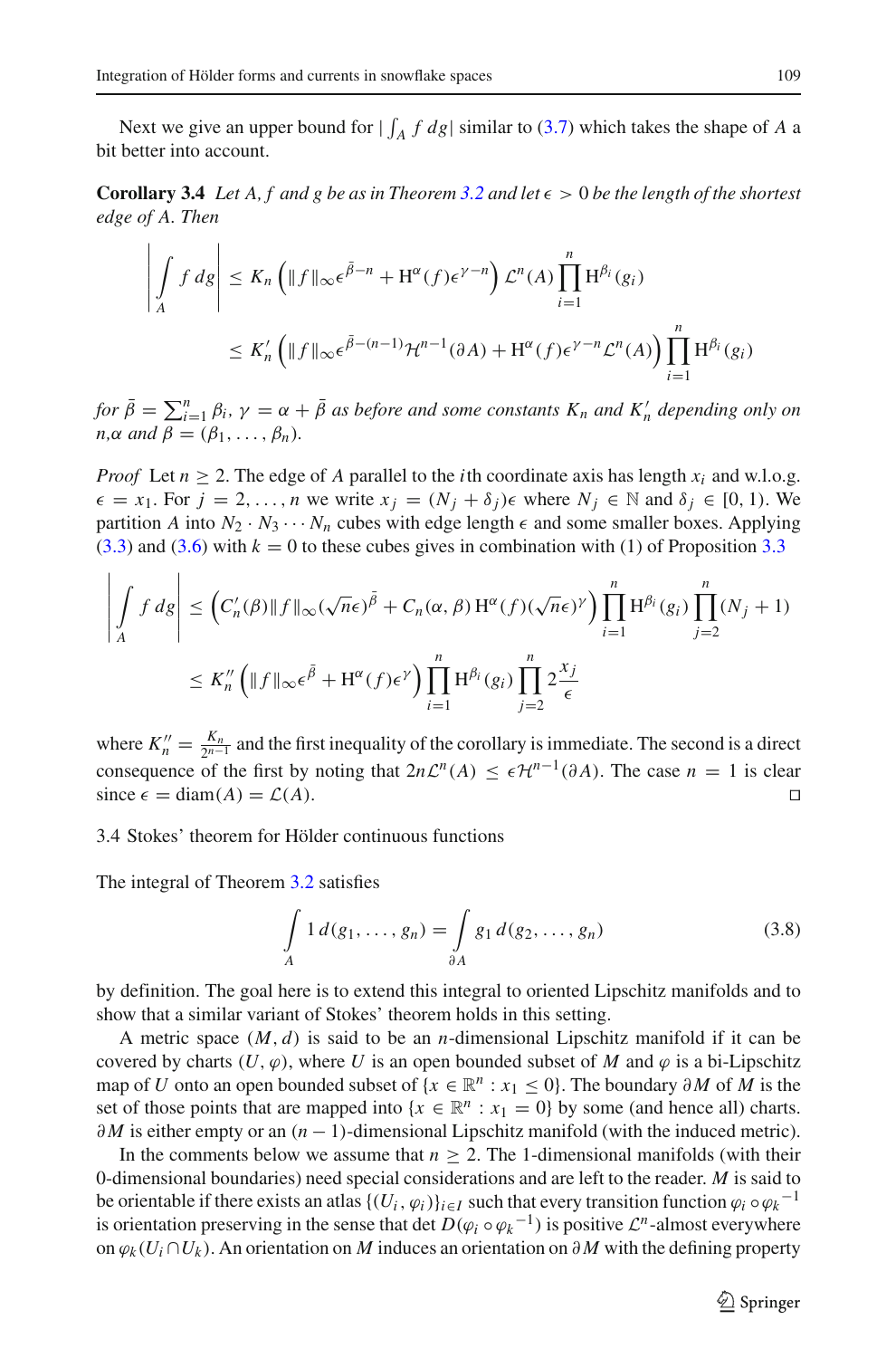that for every positively oriented chart  $\varphi : U \to \{x_1 \leq 0\}$  of *M*, the restriction  $\varphi|_{\partial M}$  is a positively oriented chart of  $\partial M$  (given the obvious identification of  $\mathbb{R}^{n-1}$  with {*x* ∈  $\mathbb{R}^n$  : *x*<sub>1</sub> = 0} by deleting the first coordinate).

<span id="page-12-1"></span>The next result extends the integral of the last section to oriented Lipschitz manifolds and states a variant of Stokes' theorem.

**Theorem 3.5** *Let M be an oriented n-dimensional Lipschitz manifold and let*  $\alpha$ ,  $\beta_1, \ldots, \beta_n$ *be constants contained in the interval* (0, 1] *such that*  $\alpha + \beta_1 + \cdots + \beta_n > n$ . *Then there is a unique multilinear function*

$$
\int\limits_M : \mathrm{H}_c^{\alpha}(M) \times \mathrm{H}^{\beta_1}_{loc}(M) \times \cdots \times \mathrm{H}^{\beta_n}_{loc}(M) \to \mathbb{R}, \quad (f, g_1, \ldots, g_n) \mapsto \int\limits_M f \, d(g_1, \ldots, dg_n)
$$

*such that*

$$
\int\limits_M f\,d(g_1,\ldots,g_n)=\int\limits_B f\circ\varphi^{-1}\,d(g_1\circ\varphi^{-1},\ldots,g_n\circ\varphi^{-1})
$$

*whenever*  $(U, \varphi)$  *is a positively oriented chart which contains*  $\text{spt}(f)$  *and B is a box with*  $\varphi$ (*U*) ⊂ *B* ⊂ {*x*<sub>1</sub> ≤ 0}*. Furthermore, if f* = 1 *on a neighborhood of* spt(*g*<sub>1</sub>) *(which has to be compact for this reason), then*

$$
\int\limits_M f d(g_1,\ldots,g_n) = \int\limits_{\partial M} g_1 d(g_2,\ldots,g_n). \tag{3.9}
$$

<span id="page-12-0"></span>*Proof* Let  $\{(U_i, \varphi_i)\}_{1 \leq i \leq N}$  be finitely many positively oriented charts such that the  $U_i$  cover spt(*f*). We choose a Lipschitz partition of unity  $\{\theta_i\}_{1 \le i \le N}$  for spt(*f*) subordinate to this covering. Assuming the multilinearity and parametrization property the integral has to be defined by

$$
\int\limits_M f\,d(g_1,\ldots,g_n) := \sum_{i=1}^N \int\limits_{\varphi_i(U_i)} (\theta_i f) \circ \varphi_i^{-1} d\left(g_1 \circ \varphi_i^{-1},\ldots,g_n \circ \varphi_i^{-1}\right).
$$

 $\int_{\varphi_i(U_i)}$  means an integral as defined in Theorem [3.2](#page-5-0) over a box in  $\{x_1 \leq 0\}$  that contains  $\varphi_i(U_i)$  and each  $g_j \circ \varphi_i^{-1}$  is extended arbitrarily to a Hölder continuous function of the same order. The right-hand side is well defined by (2) and (3) of Proposition [3.3.](#page-10-0) It is independent of the charts and the partition of unity by (4) of Proposition [3.3.](#page-10-0)  $\int_M$  is multilinear because the  $\int_{\varphi_i(U_i)}$  are.

To show Stokes' theorem for this integral we consider this time a cover  $\{(U_i, \varphi_i)\}_{1 \leq i \leq N}$ of spt( $g_1$ ) and a subordinate Lipschitz partition of unity  ${\theta_i}_{1 \le i \le N}$  for spt( $g_1$ ). By (3) of Proposition [3.3](#page-10-0) we can replace *f* by a function which is 1 on every *Ui* without changing the left-hand side of [\(3.9\)](#page-12-0). W.l.o.g.  $U_1, \ldots, U_{N'}$  are those sets that meet the boundary ∂*M*. By the linearity of  $\int_M$  in the second argument and [\(3.8\)](#page-11-0)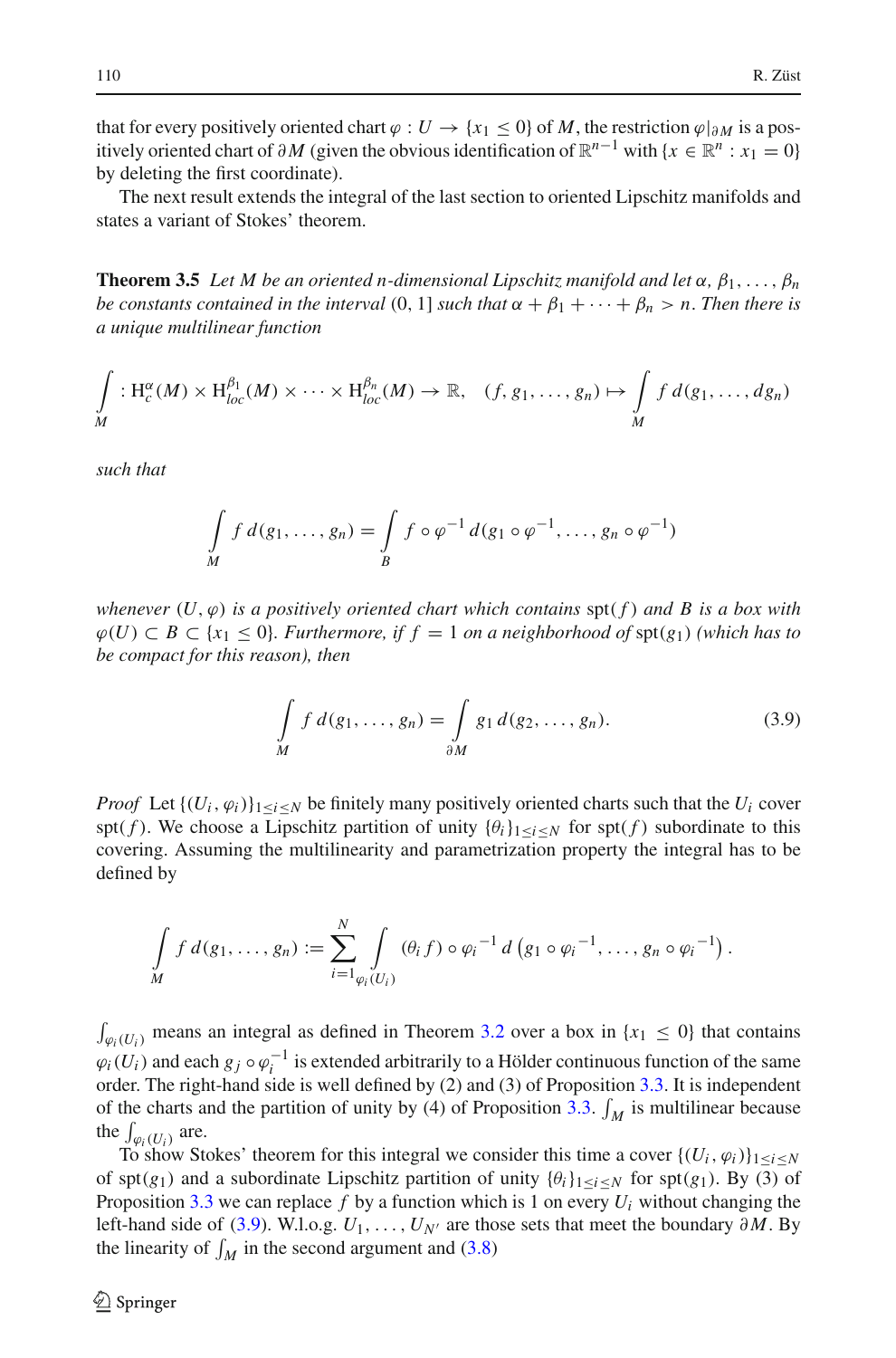$$
\int_{M} f d(g_1, ..., g_n) = \sum_{i=1}^{N} \int_{M} f d(\theta_i g_1, g_2, ..., g_n)
$$
\n
$$
= \sum_{i=1}^{N} \int_{\varphi_i(U_i)} d((\theta_i g_1) \circ \varphi_i^{-1}, g_2 \circ \varphi_i^{-1}, ..., g_n \circ \varphi_i^{-1})
$$
\n
$$
= \sum_{i=1}^{N'} \int_{\varphi_i(U_i) \cap \{x_1 = 0\}} (\theta_i g_1) \circ \varphi_i^{-1} d(g_2 \circ \varphi_i^{-1}, ..., g_n \circ \varphi_i^{-1})
$$
\n
$$
= \int_{\partial M} g_1 d(g_2, ..., g_n).
$$

#### **4 Currents in snowflake spaces and applications**

# 4.1 Preliminaries

Following [\[6\]](#page-26-3) the vector space  $\mathcal{D}_n(X)$  of *n*-dimensional currents in a locally compact metric space  $(X, d)$  are those functions  $T : \mathcal{D}^n(X) \to \mathbb{R}$ , where

$$
\mathcal{D}^n(X) = \text{Lip}_c(X) \times \prod_{i=1}^n \text{Lip}_{\text{loc}}(X),
$$

such that:

- (1) (multilinearity) *T* is  $(n + 1)$ -linear.
- (2) (locality) If  $n \ge 1$ ,  $T(f, \pi^1, \ldots, \pi^n) = 0$  whenever some  $\pi^i$  is constant on a neighborhood of spt $(f)$ .
- (3) (continuity)  $T$  is continuous in the sense that

$$
T(f_j, \pi_j) \to T(f, \pi)
$$
, for  $j \to \infty$ ,

whenever  $(f_j)_{j \in \mathbb{N}}$  and  $(\pi_j^i)_{j \in \mathbb{N}}$ ,  $i = 1, \dots n$ , are sequences which satisfy the following convergence criteria:

- (a)  $f_i$  converges uniformly to f, the Lipschitz constants  $Lip(f_i)$  are bounded in j and there is a compact set which contains  $\text{spt}(f_i)$  for all *j*.
- (b) For every compact set  $K \subset X$  the Lipschitz constants  $\text{Lip}(\pi_j^i|_K)$  are bounded in *j* and  $\pi_j^i|_K$  converges uniformly to  $\pi^i|_K$ .

Here are some definitions related to a current  $T \in \mathcal{D}_n(X)$  we will need:

• If *n*  $\geq 1$ , the *boundary* of *T* is the current  $\partial T \in \mathcal{D}_{n-1}(X)$  given by

$$
\partial T(f, \pi^1, \dots, \pi^{n-1}) := T(\sigma, f, \pi^1, \dots, \pi^{n-1}),
$$

where  $\sigma \in \text{Lip}_{c}(X)$  is any function such that  $\sigma = 1$  on a neighborhood of spt(f), see [\[6,](#page-26-3) Definition 3.4].

• The *support* of *T*, spt(*T*), is the intersection of all closed sets  $C \subset X$  with the property that  $T(f, \pi) = 0$  whenever spt $(f) \cap C = \emptyset$ , see [\[6,](#page-26-3) Definition 3.1].

 $\circled{2}$  Springer

 $\Box$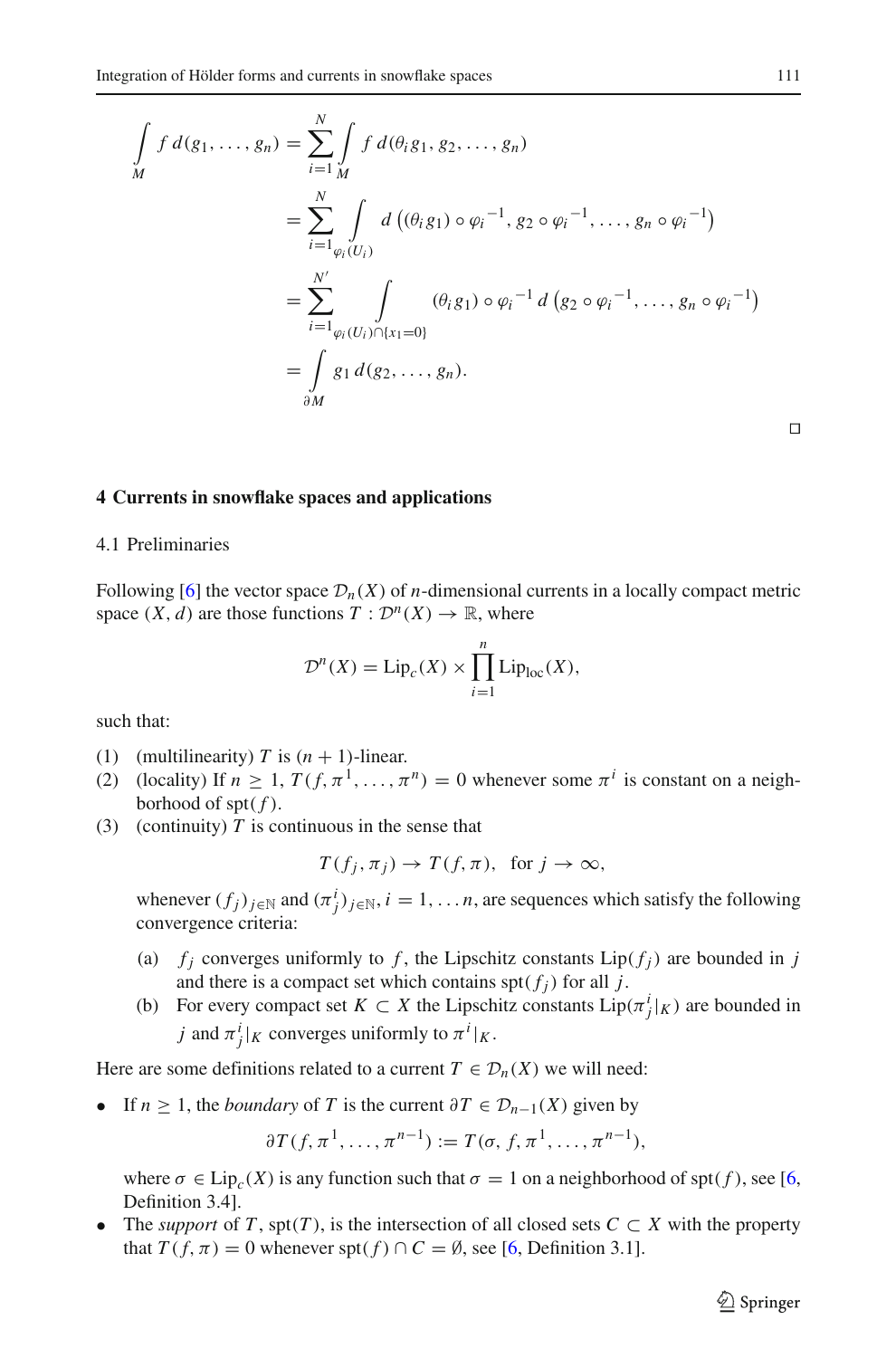• Let *Y* be a locally compact space, *A* a locally compact subset of *X* containing  $\text{spr}(T)$  and *F* ∈ Lip<sub>loc</sub>(*A*, *Y*) a proper map, i.e.  $F^{-1}(K)$  is compact if  $K \subset Y$  is compact. Then the *pushforward* of *T* via *F* is the current  $F_{#}T \in D_{n}(Y)$  defined by

$$
F_{\#}T(f, \pi^1, \ldots, \pi^n) := T_A(f \circ F, \pi^1 \circ F, \ldots, \pi^n \circ F)
$$

for  $(f, \pi^1, \ldots, \pi^n) \in \mathcal{D}^n(Y)$ , see [\[6,](#page-26-3) Definition 3.6].  $T_A$  denotes the restriction of *T* to  $\mathcal{D}^n(A)$ .

The *mass* of *T* on an open set  $V \subset X$ ,  $\mathbf{M}_V(T)$ , is the least number  $M \in [0, \infty]$  such that

$$
\sum_{\lambda \in \Lambda} T(f_{\lambda}, \pi_{\lambda}) \leq M
$$

whenever  $\Lambda$  is a finite set, spt $(f_{\lambda}) \subset V$ ,  $\sum_{\lambda \in \Lambda} |f_{\lambda}| \leq 1$  and  $\pi_{\lambda}^{i}$  is 1-Lipschitz for all *i* and  $\lambda$ , see [\[6,](#page-26-3) Definition 4.2]. We set  $\overline{N_V(T)} := M_V(T) + M_V(\partial T)$  if  $n \ge 1$  and  $N_V(T) := M_V(T)$  if  $n = 0$ . If  $V = X$ , the index in  $M_V$  and  $N_V$  is omitted.

In  $\mathcal{D}_n(X)$  the following subspaces are of special interest: currents with finite mass

$$
\mathbf{M}_n(X) := \{ T \in \mathcal{D}_n(X) : \mathbf{M}(T) < \infty \}
$$

currents with locally finite mass

$$
\mathbf{M}_{n,\text{loc}}(X) := \{ T \in \mathcal{D}_n(X) : \mathbf{M}_V(T) < \infty \text{ for all open } V \subseteq X \}
$$

normal currents

$$
\mathbf{N}_n(X) := \{ T \in \mathcal{D}_n(X) : \mathbf{N}(T) < \infty \}
$$

locally normal currents

$$
\mathbf{N}_{n,\text{loc}}(X) := \{ T \in \mathcal{D}_n(X) : \mathbf{N}_V(T) < \infty \text{ for all open } V \subseteq X \}
$$

The next lemma gives another way to calculate the Mass of a current. For a map  $g: X \to Y$ between metric spaces the Lipschitz constant of *g* at  $x \in X$  is defined by

$$
\text{Lip}(g, x) := \limsup_{r \to 0+} \text{Lip}(g|_{B(x,r)}).
$$

<span id="page-14-0"></span>Similarly one can define  $H^{\alpha}(g, x)$ .

**Lemma 4.1** *Let*  $T$  ∈  $\mathcal{D}_n(X)$  *and*  $V$  ⊂ *X an open subset. Then* 

$$
\mathbf{M}_V(T) = \sup \sum_{\lambda \in \Lambda} T(f_{\lambda}, \pi_{\lambda}),
$$

*under the condition that*  $\Lambda$  *is finite,*  $\text{spt}(f_\lambda) \subset V$ ,  $\sum_{\lambda \in \Lambda} |f_\lambda| \leq 1$  *and*  $\text{sup}_{x,i,\lambda} \text{Lip}(\pi_\lambda^i, x) \leq 1$ .

*Proof* Let *M* be the supremum in the lemma. The inequality  $\mathbf{M}_V(T) \leq M$  is obvious. To get the other, fix  $\mu \in (0, 1)$  and let  $\{(f_\lambda, \pi_\lambda)\}_{\lambda \in \Lambda}$  be an admissible family of tuples such that

$$
\sum_{\lambda \in \Lambda} T(f_{\lambda}, \pi_{\lambda}) \geq \mu M.
$$

 $\mathcal{L}$  Springer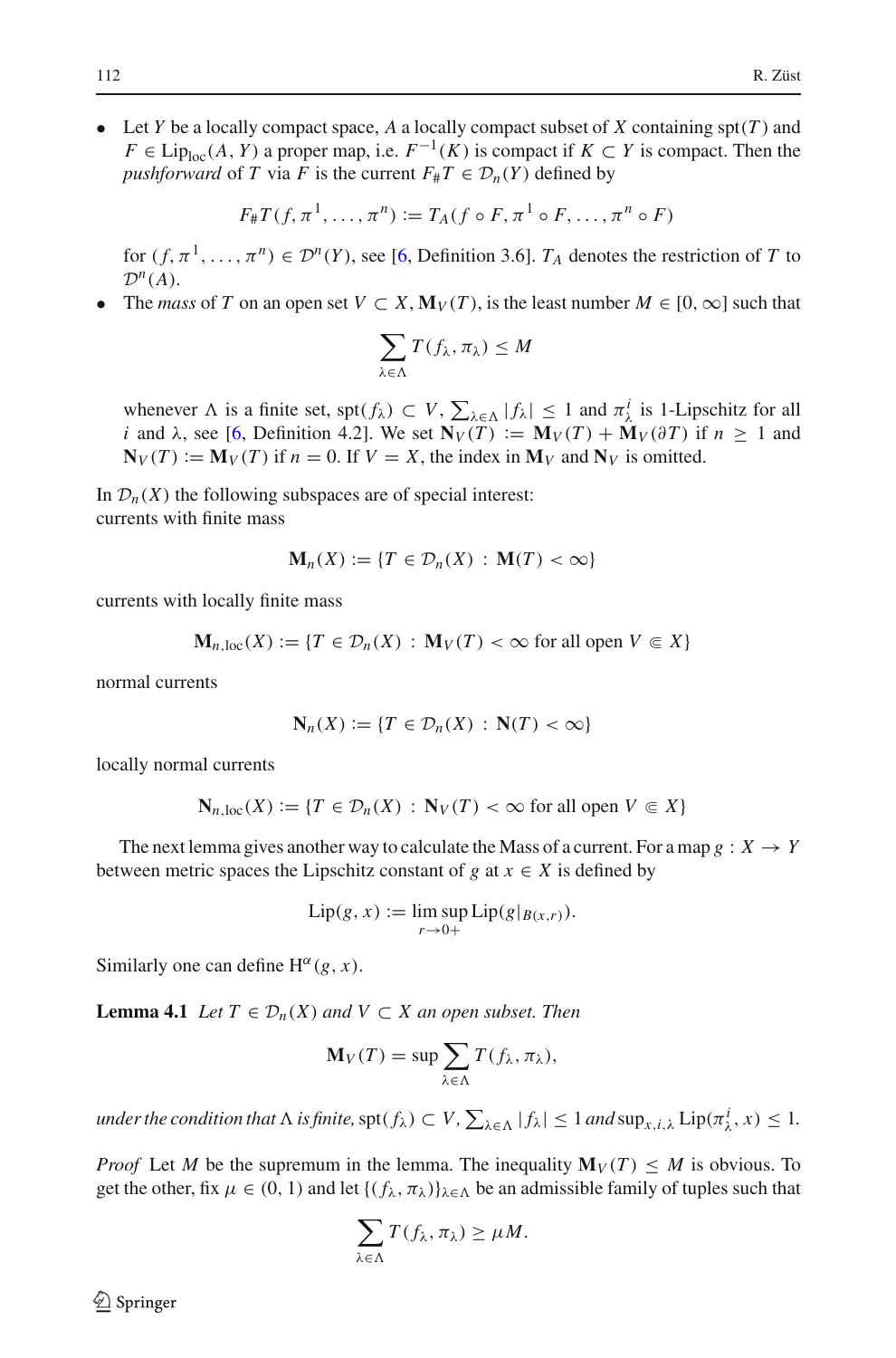For each  $\lambda$  choose a finite partition of unity  $\{\theta_{\lambda,k}\}_{k \in K_{\lambda}}$  for  $\text{spt}(f_{\lambda})$  such that  $\text{Lip}(\pi_{\lambda}^i|_{\text{spt}(\theta_{\lambda,k})}) \leq$  $1/\mu$ . Extend each  $\pi^i_\lambda|_{\text{spt}(\theta_{\lambda,k})}$  to a function  $\pi^i_{\lambda,k}$  on *X* with Lipschitz constant at most  $1/\mu$ . Now,

$$
\mu M \leq \sum_{\lambda \in \Lambda} T(f_{\lambda}, \pi_{\lambda}) = \frac{1}{\mu^n} \sum_{\lambda \in \Lambda} \sum_{k \in K_{\lambda}} T(f_{\lambda} \theta_{\lambda, k}, \mu \pi_{\lambda, k}) \leq \frac{1}{\mu^n} \mathbf{M}_V(T)
$$

because the family of tuples  $\{ (f_\lambda \theta_{\lambda,k}, \mu \pi_{\lambda,k}) \}_{\lambda \in \Lambda, k \in K_\lambda}$  is admissible for the original definition of  $M_V(T)$ . This holds for all  $\mu \in (0, 1)$  and hence  $M_V(T) = M$ .

For any  $\alpha \in (0, 1)$  a snowflake space  $(X, d^{\alpha})$  is obtained. By abuse of notation we write *X*<sup>α</sup> if it is clear which metric is meant. Obviously,  $H^{\alpha}(X) = \text{Lip}(X^{\alpha})$ ,  $H_c^{\alpha}(X) = \text{Lip}_c(X^{\alpha})$ and  $H_{loc}^{\alpha}(X) = Lip_{loc}(X^{\alpha})$ . The next result points out some basic facts about currents in snowflake spaces.

**Lemma 4.2** *Let X be a locally compact metric space and*  $\alpha \in (0, 1)$ *. Every current in*  $\mathcal{D}_n(X^{\alpha})$  *is the unique extension of a current in*  $\mathcal{D}_n(X)$  *and*  $\mathbf{M}_{n, loc}(X^{\alpha}) = \{0\}$  *for*  $n > 1$ *.* 

<span id="page-15-0"></span>*Proof* If  $g \in Lip(B)$ , where *B* is a bounded metric space, then

$$
H^{\alpha}(g) \le \text{Lip}(g) \operatorname{diam}(B)^{1-\alpha}.
$$
 (4.1)

From this estimate we infer that  $Lip_c(X) \subset H_c^{\alpha}(X)$  and  $Lip_{loc}(X) \subset H_{loc}^{\alpha}(X)$  and a current  $T \in \mathcal{D}_n(X^\alpha)$  can be restricted to  $\mathcal{D}^n(X)$ . This restriction defines a current in  $\mathcal{D}_n(X)$ . The multilinearity and locality axioms are immediate and the continuity axiom holds by [\(4.1\)](#page-15-0). On the other hand, *T* is defined by its values on  $H_c^{\alpha}(X)^{n+1}$  by the multilinearity and locality axiom, and these functions can be approximated by Lipschitz function as given in Lemma [2.2.](#page-3-0) The continuity axiom then implies that the restriction of *T* to  $Lip_c(X)^{n+1}$  is enough to reconstruct its values on  $\mathcal{D}^n(X^{\alpha})$ .

Let  $n \ge 1$  and  $T \in \mathcal{D}_n(X^\alpha)$  with  $T \ne 0$ . By the discussion above, we can find a  $(f, \pi) \in$  $\text{Lip}_c(X)^{n+1}$  with  $|| f ||_{\infty} \leq 1$  and  $T(f, \pi) > 0$ . It follows from [\(4.1\)](#page-15-0) that  $H^{\alpha}(r\pi^i, x) = 0$  for all *i* and  $r \in \mathbb{R}$ . Lemma [4.1](#page-14-0) shows that

$$
\mathbf{M}_V(T) \ge T(f, r\pi^1, \pi^2, \dots, \pi^n) = rT(f, \pi) \to \infty
$$

for  $r \to \infty$ , where *V* is any open neighborhood of spt(*f*) with compact closure.

# 4.2 Extension of locally normal currents

In what follows we discuss the question whether a current in  $\mathcal{D}_n(X)$  can be extended to a current in  $\mathcal{D}_n(X^\alpha)$ . From Theorem [3.5](#page-12-1) it follows that every oriented *n*-dimensional Lipschitz manifold *M* defines a current in  $\mathcal{D}_n(M^\alpha)$  for  $\alpha > \frac{n}{n+1}$ . Further extensions are not possible in general as indicated by the counterexample in Subsection [3.2.](#page-9-1) There are however cur-  $\sum_{m=1}^{\infty} a_m < \infty$ . Let  $s_m := \sum_{k=1}^m a_k$  be the partial sums and set  $s_0 := 0$ . For such a sequence rents not extendable this far. Let  $a = (a_m)_{m \in \mathbb{N}}$  be a sequence of positive numbers such that we denote by [*a*] the current in  $\mathbf{M}_1(\mathbb{R})$  induced by  $\bigcup_{m=0}^{\infty} [2s_m, 2s_m + a_{m+1}]$ . We claim that [*a*] is a current in  $\mathcal{D}_1(\mathbb{R}^{\alpha})$  if and only if  $\sum_{m=1}^{\infty} a_m^{\alpha}$  is finite and  $\alpha > \frac{1}{2}$ . If [*a*] is a current in  $\mathcal{D}_1(\mathbb{R}^{\alpha})$ , then  $\alpha > \frac{1}{2}$  by applying the counterexample of Subsection [3.2.](#page-9-1) To be more precise, take the sequences

$$
f_m(x) = \mathbf{1}_{[0,a_1]}(x) \sum_{i=1}^m \frac{1}{2^{\alpha i}} \sin\left(\frac{2^i \pi}{a_1} x\right), \quad g_m(x) = \sum_{i=1}^m \frac{1}{2^{\alpha i}} \cos\left(\frac{2^i \pi}{a_1} x\right)
$$

 $\mathcal{L}$  Springer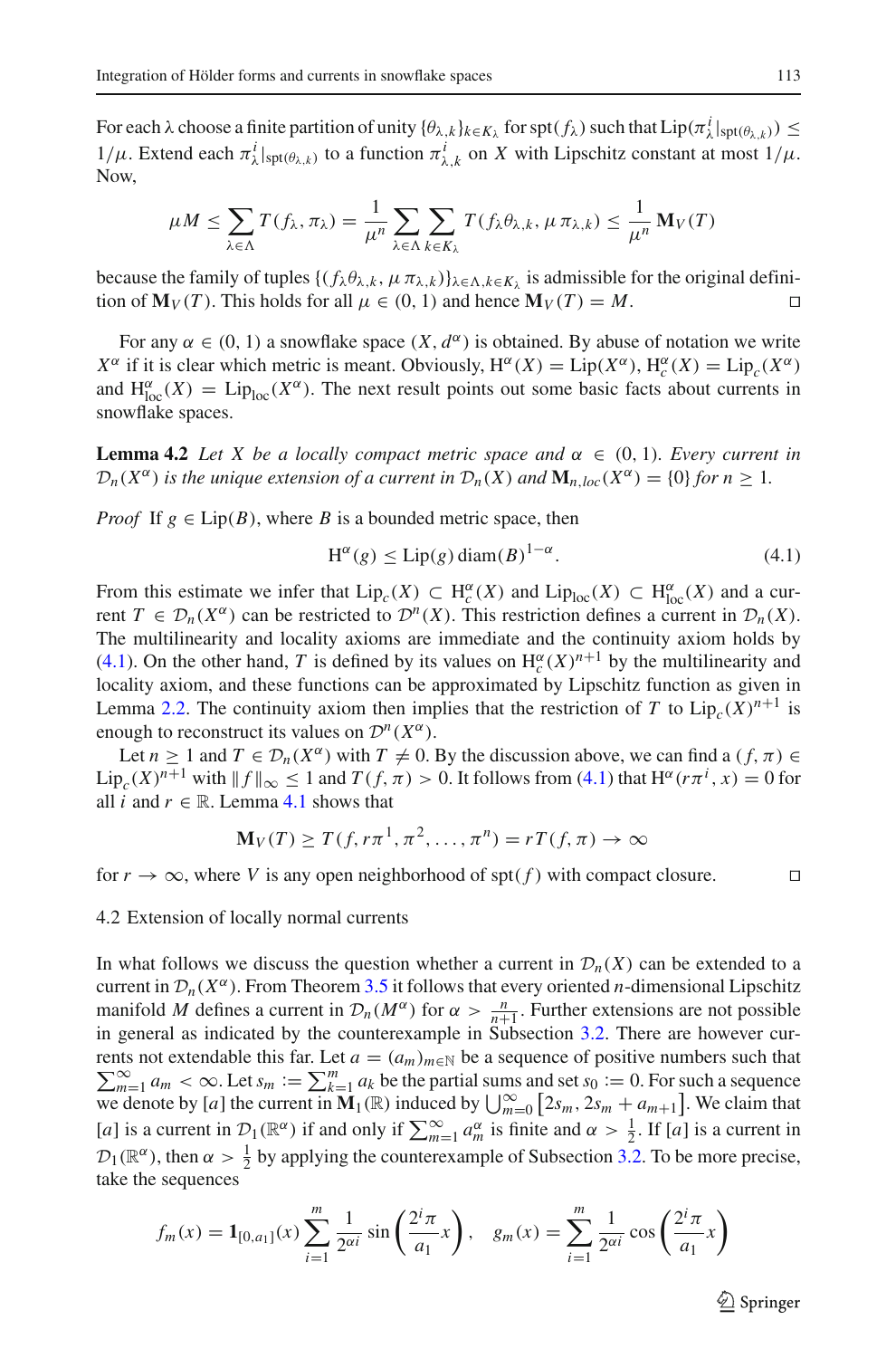and observe that  $[a](f_m, g_m) \to \infty$  for  $m \to \infty$  in case  $\alpha \leq \frac{1}{2}$ . We choose a function  $g \in H_c^{\alpha}(\mathbb{R})$  such that  $g(x) = (x - 2s_m)^{\alpha}$  on each interval  $[2s_m, 2s_m + a_{m+1}]$  for all  $m \ge 0$ . Because  $\partial[a] \in \mathcal{D}_0(\mathbb{R}^{\alpha})$  we have

$$
\partial[a](g) = \sum_{m=1}^{\infty} a_m^{\alpha} < \infty.
$$

<span id="page-16-0"></span>On the other hand, if  $\alpha > \frac{1}{2}$  and this sum is finite, then by Corollary [3.4](#page-11-1)

$$
\sum_{m=1}^{\infty} \int_{2s_{m-1}}^{2s_{m-1}+a_m} f \, dg \le C \sum_{m=1}^{\infty} \left( \mathcal{H}^{\alpha}(f) \, \mathcal{H}^{\alpha}(g) a_m^{2\alpha} + \| f \|_{\infty} \, \mathcal{H}^{\alpha}(g) a_m^{\alpha} \right) < \infty, \tag{4.2}
$$

for a constant *C* depending only on  $\alpha$ . Consequently,  $[a] \in \mathcal{D}_1(\mathbb{R}^{\alpha})$ . For example, if the sequence is  $a_m = m^{-\beta^{-1}}$ , then  $[a] \in \mathcal{D}_1(\mathbb{R}^{\alpha})$  exactly if  $\alpha \in (\beta, 1] \cap (\frac{1}{2}, 1]$ , or if  $a_m =$  $m^{-(1+(\log_2 \log_2 m)^{-1})\beta^{-1}}$  for  $m \ge 4$ , then  $[a] \in \mathcal{D}_1(\mathbb{R}^{\alpha})$  exactly if  $\alpha \in [\beta, 1] \cap (\frac{1}{2}, 1]$ . Similar examples in higher dimensions exist too. These  $[a] \in \mathcal{D}_1(\mathbb{R})$  are flat chains with finite mass but infinite boundary mass. They are in particular not locally normal and therefore it may still be possible that  $\mathbf{N}_{n,\text{loc}}(X) \subset \mathcal{D}_n(X^\alpha)$  for  $\alpha > \frac{n}{n+1}$ . This turns out to be true and is implied by the next theorem.

<span id="page-16-1"></span>**Theorem 4.3** *Let X be a locally compact metric space and let*  $\alpha$ ,  $\beta_1$ , ...,  $\beta_n$  *be constants contained in the interval* (0, 1] *such that*  $\alpha + \beta_1 + \cdots + \beta_n > n$ . Then for every  $T \in N_{n, loc}(X)$ *there is a unique extension*

$$
\overline{T}: \mathrm{H}^{\alpha}_{c}(X) \times \mathrm{H}^{\beta_1}_{loc}(X) \times \cdots \times \mathrm{H}^{\beta_n}_{loc}(X) \to \mathbb{R}
$$

*such that:*

- $(1)$   $\bar{T}$  is  $(n + 1)$ *-linear*,
- (2)  $\bar{T}(f, \pi^1, \ldots, \pi^n) = 0$  *if some*  $\pi^i$  *is constant on a neighborhood of spt(f),*
- $(3)$   $\bar{T}$  is continuous in the sense that

$$
\bar{T}(f_j, \pi_j) \to \bar{T}(f, \pi), \text{ for } j \to \infty,
$$

*whenever*  $(f_j)_{j\in\mathbb{N}}$  and  $(\pi_j^i)_{j\in\mathbb{N}}$ ,  $i=1,\ldots n$ , are sequences which satisfy the following *convergence criteria:*

- (a)  $f_j$  *converges uniformly to f, the Hölder constants*  $H^{\alpha}(f_j)$  *are bounded in j and there is a compact set which contains*  $\text{spt}(f_i)$  *for all j.*
- (b) *For every compact set*  $K \subset X$  the Hölder constants  $H^{\beta_i}(\pi_j^i|_K)$  are bounded in j *and*  $\pi_j^i|_K$  *converges uniformly to*  $\pi^i|_K$ *.*

*Proof* Uniqueness is a consequence of Lemma [2.2.](#page-3-0) Let f and  $\pi = (\pi^1, \dots, \pi^n)$  be as in the theorem. By (1) and (2) we can assume that  $\pi^1, \ldots, \pi^n$  have support contained in a compact neighborhood of spt( $f$ ). With (3) and (4) of Lemma [2.2](#page-3-0) the tuple ( $f, \pi$ ) can be approximated by an element of  $Lip_c(X)^{n+1}$  in such a way that the continuity property of  $\overline{T}$  applies. But the value of *T* for Lipschitz functions with compact support is given. So, if there is such an extension, it is unique.

We first consider the case where

$$
(f, \pi^1, \dots, \pi^n) \in \mathrm{H}_c^{\alpha}(X) \times \mathrm{H}_c^{\beta_1}(X) \times \dots \times \mathrm{H}_c^{\beta_n}(X)
$$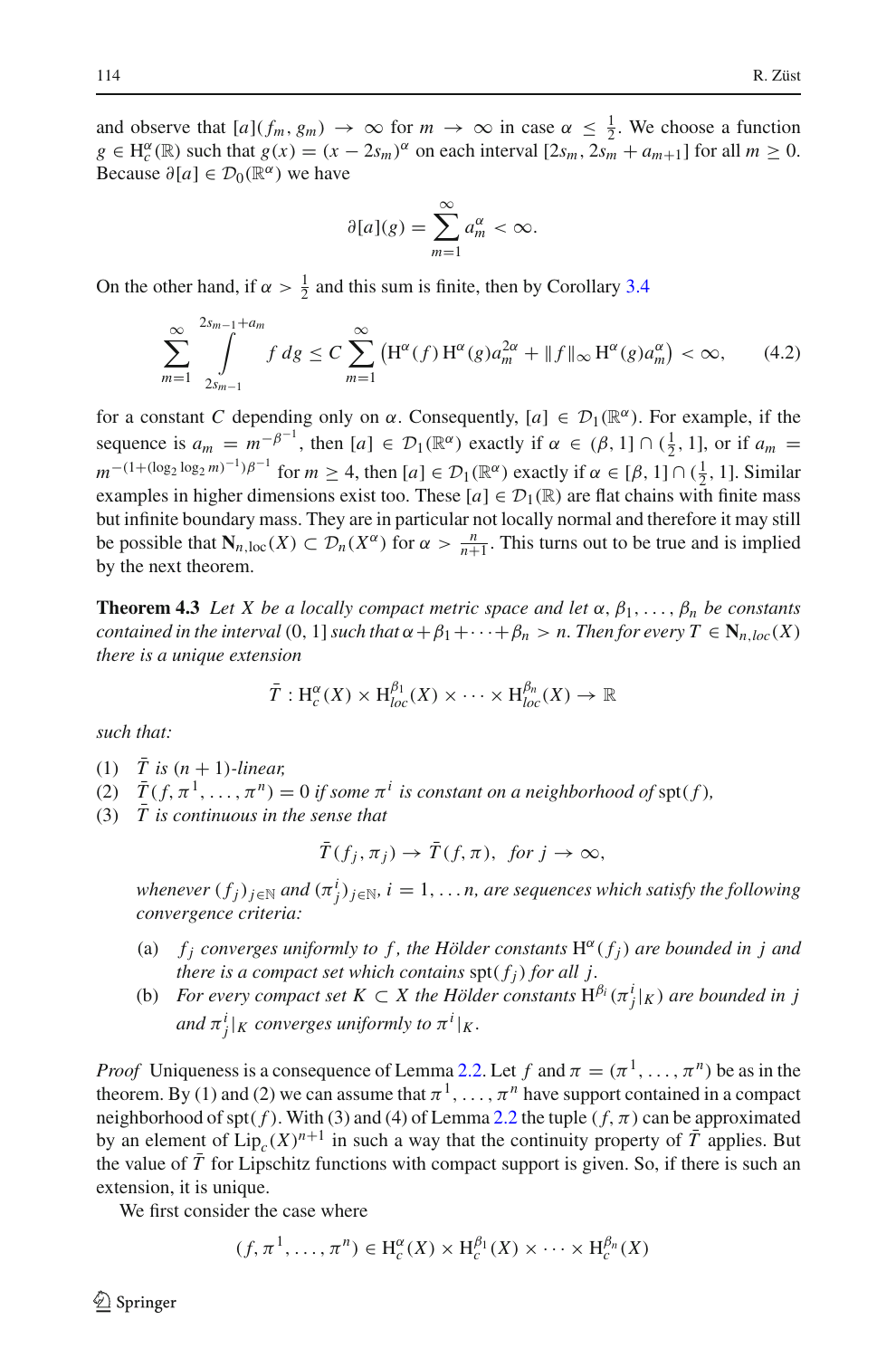and all these functions have support contained in the compact set  $K \subset X$ . Let *V* be any open set containing *K* with finite  $N_V(T)$ . The latter condition certainly holds if *V* has compact closure. Let  $C^{\alpha} \ge H^{\alpha}(f), C^{\beta_1} \ge H^{\beta_1}(\pi^1), \ldots, C^{\beta_n} \ge H^{\beta_n}(\pi^n)$  be constants. If  $\delta \ge \epsilon > 0$ are small enough such that  $K_\delta$  is contained in *V*, we choose approximations  $f_\epsilon, \pi_\epsilon^1, \ldots, \pi_\epsilon^n$ and  $f'_\delta, \pi'^1_\delta, \ldots, \pi'^n_\delta$  satisfying (1) and (2) of Lemma [2.2](#page-3-0) with respect to the constants above in place of *C* such that all the approximating functions have compact support contained in *V*. We are interested in a bound on the difference

$$
|T(f'_{\delta}, \pi'_{\delta}) - T(f_{\epsilon}, \pi_{\epsilon})|.
$$

This term is dominated by the sum

$$
|T(f'_{\delta}-f_{\epsilon},\pi'_{\delta})|+\sum_{i=1}^n\left|T(f_{\epsilon},\pi_{\epsilon}^1,\ldots,\pi_{\epsilon}^{i-1},\pi_{\delta}^{\prime i}-\pi_{\epsilon}^i,\pi_{\delta}^{\prime i+1},\ldots,\pi_{\delta}^{\prime n})\right|.
$$

<span id="page-17-0"></span>To shorten notation we write  $\bar{\beta} := \sum_{i=1}^n \beta_i$ ,  $\gamma := \alpha + \bar{\beta}$ ,  $C^{\beta} := \prod_{i=1}^n C^{\beta_i}$  and  $C^{\alpha, \beta} :=$  $C^{\alpha} C^{\beta}$ . Using [\[6,](#page-26-3) Theorem 4.3(4)]

$$
|T(f'_{\delta} - f_{\epsilon}, \pi'_{\delta})| \leq \mathbf{M}_{V}(T) \|f'_{\delta} - f_{\epsilon}\|_{\infty} \prod_{i=1}^{n} \text{Lip}(\pi_{\delta}^{i_{i}})
$$
  
\n
$$
\leq \mathbf{M}_{V}(T)(\|f'_{\delta} - f\|_{\infty} + \|f - f_{\epsilon}\|_{\infty}) \prod_{i=1}^{n} \text{Lip}(\pi_{\delta}^{i_{i}})
$$
  
\n
$$
\leq \mathbf{M}_{V}(T)(\delta^{\alpha} + \epsilon^{\alpha})C^{\alpha} \prod_{i=1}^{n} C^{\beta_{i}} \delta^{\beta_{i}-1}
$$
  
\n
$$
\leq \mathbf{M}_{V}(T) \left(\frac{\delta^{\alpha}}{\epsilon^{\alpha}} + 1\right) C^{\alpha, \beta} \epsilon^{\gamma - n}.
$$
 (4.3)

Assuming that  $\epsilon$  is small enough such that  $C^{\alpha} \epsilon^{\alpha} \le ||f||_{\infty}$ , Eq. 5.1 in [\[6](#page-26-3)] gives

$$
\mathbf{M}_{V}(\partial(T \lfloor f_{\epsilon})) \leq \|f_{\epsilon}\|_{\infty} \mathbf{M}_{V}(\partial T) + \text{Lip}(f_{\epsilon}) \mathbf{M}_{V}(T)
$$
  
\n
$$
\leq (\|f\|_{\infty} + C^{\alpha} \epsilon^{\alpha}) \mathbf{M}_{V}(\partial T) + C^{\alpha} \epsilon^{\alpha-1} \mathbf{M}_{V}(T)
$$
  
\n
$$
\leq 2 \|f\|_{\infty} \mathbf{M}_{V}(\partial T) + C^{\alpha} \epsilon^{\alpha-1} \mathbf{M}_{V}(T).
$$

An estimate for the terms

$$
S_i := \left| T(f_{\epsilon}, \pi_{\epsilon}^1, \dots, \pi_{\epsilon}^{i-1}, \pi_{\delta}^{\prime i} - \pi_{\epsilon}^i, \pi_{\delta}^{\prime i+1}, \dots, \pi_{\delta}^{\prime n}) \right|
$$
  
= 
$$
\left| \partial (T \lfloor f_{\epsilon}) (\pi_{\delta}^{\prime i} - \pi_{\epsilon}^i, \pi_{\epsilon}^1, \dots, \pi_{\epsilon}^{i-1}, \pi_{\delta}^{\prime i+1}, \dots, \pi_{\delta}^{\prime n}) \right|
$$

<span id="page-17-1"></span>is given by

$$
S_i \le \mathbf{M}_V(\partial(T \lfloor f_\epsilon)) \|\pi_\delta'^i - \pi_\epsilon^i\|_\infty \prod_{j=1}^{i-1} \mathrm{Lip}(\pi_\epsilon^j) \prod_{j=i+1}^n \mathrm{Lip}(\pi_\delta'^j)
$$
  
\n
$$
\le \mathbf{M}_V(\partial(T \lfloor f_\epsilon)) \left(\frac{\delta^{\beta_i}}{\epsilon^{\beta_i}} + 1\right) C^\beta \epsilon^{\bar{\beta}-(n-1)} \prod_{j=i+1}^n \frac{\delta^{\beta_j - 1}}{\epsilon^{\beta_j - 1}}
$$
  
\n
$$
\le \left(2 \|f\|_\infty \mathbf{M}_V(\partial T) C^\beta \epsilon^{\bar{\beta}-(n-1)} + \mathbf{M}_V(T) C^{\alpha, \beta} \epsilon^{\gamma - n} \right) \left(\frac{\delta^{\beta_i}}{\epsilon^{\beta_i}} + 1\right). \tag{4.4}
$$

 $\hat{\mathfrak{D}}$  Springer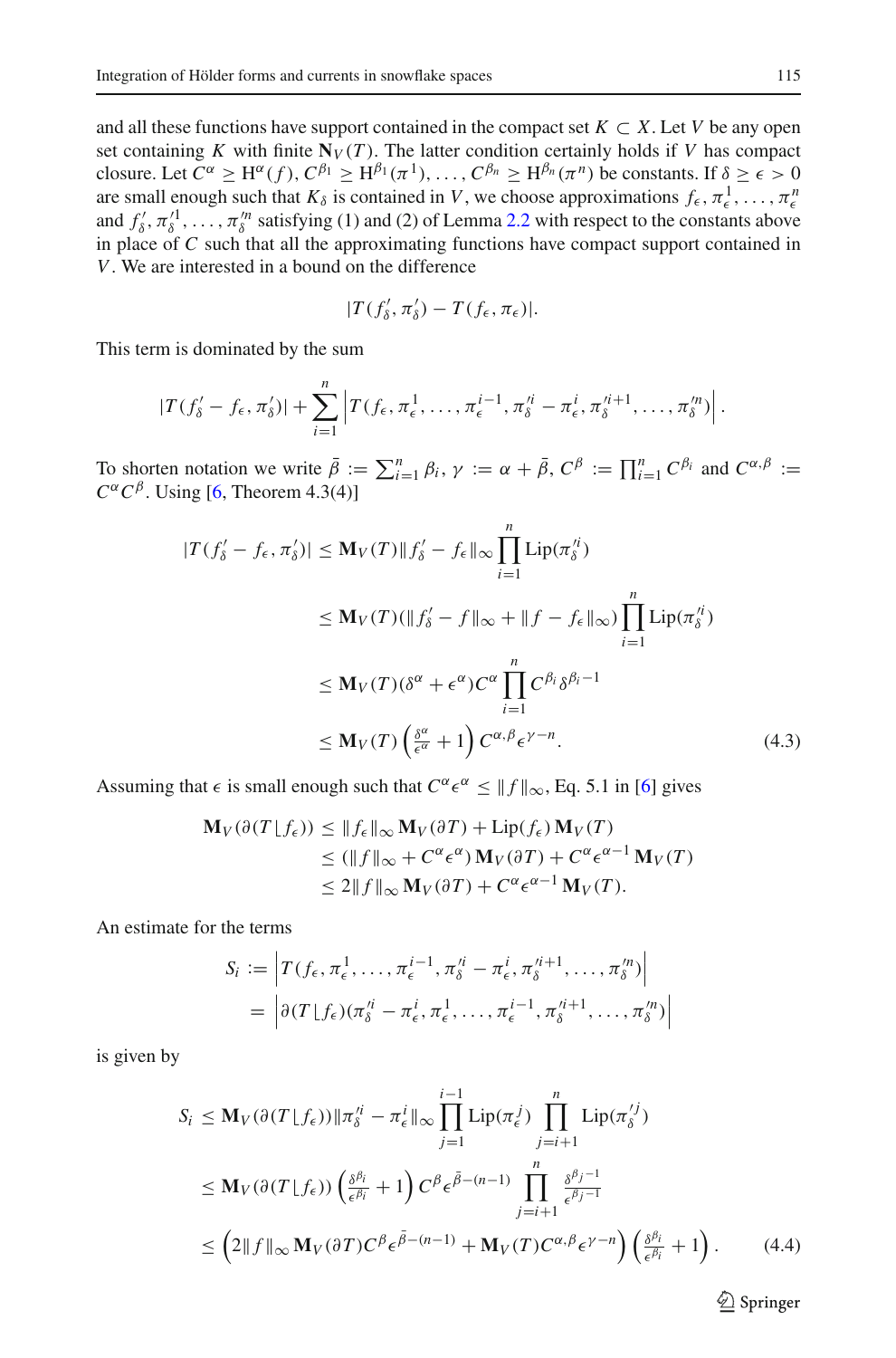<span id="page-18-0"></span>If in addition  $\delta \leq 2\epsilon$ , then combining [\(4.3\)](#page-17-0) and [\(4.4\)](#page-17-1) leads to

$$
|T(f'_{\delta}, \pi'_{\delta}) - T(f_{\epsilon}, \pi_{\epsilon})| \le 6n \mathbf{M}_V(\partial T) ||f||_{\infty} C^{\beta} \epsilon^{\tilde{\beta} - (n-1)} + 3(n+1) \mathbf{M}_V(T) C^{\alpha, \beta} \epsilon^{\gamma - n}.
$$
 (4.5)

By assumption  $\bar{\beta} - (n-1) > \gamma - n > 0$  and  $\mathbf{M}_V(T) + \mathbf{M}_V(\partial T) = \mathbf{N}_V(T) < \infty$  and the estimate above implies that  $(T(f_{2^{-m}}, \pi_{2^{-m}}))_{m \in \mathbb{N}}$  is a Cauchy sequence in R.  $\bar{T}(f, \pi)$ is defined to be its limit and we show now that it does not depend on the choice of the approximating sequence. If *m* is big enough such that  $K_{2^{-m}} \subset V$  and  $C^{\alpha}2^{-m\alpha} \le ||f||_{\infty}$ , we have

$$
|\bar{T}(f,\pi) - T(f_{2^{-m}}, \pi_{2^{-m}})| \leq \sum_{j=m+1}^{\infty} \left[ 6n \mathbf{M}_V(\partial T) \| f \|_{\infty} C^{\beta} 2^{j((n-1) - \bar{\beta})} + 3(n+1) \mathbf{M}_V(T) C^{\alpha, \beta} 2^{j(n-\gamma)} \right].
$$
 (4.6)

<span id="page-18-2"></span><span id="page-18-1"></span>Let  $2^{-m}$  ≤  $\delta$  ≤  $2^{-(m-1)}$  be such that  $K_{\delta}$  ⊂ *V*. Combining [\(4.5\)](#page-18-0) and [\(4.6\)](#page-18-1) gives

$$
|\bar{T}(f,\pi) - T(f'_{\delta},\pi'_{\delta})| \leq |T(f_{2^{-m}},\pi_{2^{-m}}) - T(f'_{\delta},\pi'_{\delta})|
$$
  
+ 
$$
\sum_{j=m+1}^{\infty} \left[ 6n \mathbf{M}_{V}(\partial T) ||f||_{\infty} C^{\beta} 2^{j((n-1)-\tilde{\beta})}
$$
  
+ 
$$
3(n+1) \mathbf{M}_{V}(T) C^{\alpha,\beta} 2^{j(n-\gamma)} \right]
$$
  

$$
\leq \frac{6n+3}{1-2^{n-\gamma}} \left[ \mathbf{M}_{V}(\partial T) ||f||_{\infty} C^{\beta} 2^{m((n-1)-\tilde{\beta})} + \mathbf{M}_{V}(T) C^{\alpha,\beta} 2^{m(n-\gamma)} \right].
$$
 (4.7)

This shows that  $T(f_{\epsilon}, \pi_{\epsilon}) \to \bar{T}(f, \pi)$  for  $\epsilon \to 0$  whenever the approximating functions  $f_{\epsilon}$ ,  $\pi_{\epsilon}^1, \ldots, \pi_{\epsilon}^n$  satisfy (1) and (2) of Lemma [2.2](#page-3-0) with an upper bound on the constants used in place of *C* and the supports of these functions are compact and contained in a fixed open set *V* with  $N_V(T) < \infty$ .

Next we show that  $\overline{T}$  is linear in the first argument. The other cases are done similarly. Let *g* be another function in  $H_c^{\alpha}(X)$  and assume that the support of *g* is also contained in *K*. To handle the sum  $f + g$  we set the approximation  $(f + g)'_{\epsilon}$  to be  $f_{\epsilon} + g_{\epsilon}$ . This is an approximation for  $f + g$  such that (1) and (2) of Lemma [2.2](#page-3-0) holds with  $C = H^{\alpha}(f) + H^{\alpha}(g)$  and the support of  $(f+g)'_{\epsilon}$  is contained in  $K_{\epsilon}$ . Since  $T((f+g)'_{\epsilon}, \pi_{\epsilon}) = T(f_{\epsilon}, \pi_{\epsilon}) + T(g_{\epsilon}, \pi_{\epsilon})$ we get

$$
\begin{aligned} |\bar{T}(f+g,\pi)-\bar{T}(f,\pi)-\bar{T}(g,\pi)| &\leq |\bar{T}(f+g,\pi)-T((f+g)'_{\epsilon},\pi_{\epsilon})| \\ &+|\bar{T}(f,\pi)-T(f_{\epsilon},\pi_{\epsilon})|+|\bar{T}(g,\pi)-T(g_{\epsilon},\pi_{\epsilon})|, \end{aligned}
$$

where the latter sums tend to zero by  $(4.7)$  if  $\epsilon$  tends to zero. Multiplication by a constant is done likewise.

Assume now that  $\pi^{i}$  is constant on a neighborhood of spt(f), w.l.o.g.  $i = 1$ . Let c be the value of  $\pi^1$  on spt(f). The approximation  $\pi^1_{\epsilon}$  as constructed in the proof of Lemma [2.2](#page-3-0) satisfies  $\text{spt}(\pi_{\epsilon}^1) \subset \text{spt}(\pi^1)_{\epsilon}$  and similarly  $\text{spt}(\pi_{\epsilon}^1 - c) \subset \text{spt}(\pi^1 - c)_{\epsilon}$ . If  $\epsilon$  is small enough such that  $\operatorname{spt}(f)_{\epsilon} \cap \operatorname{spt}(\pi^1 - c)_{\epsilon} = \emptyset$ , then  $T(f_{\epsilon}, \pi_{\epsilon}) = 0$  and consequently  $\overline{T}(f, \pi) = 0$ .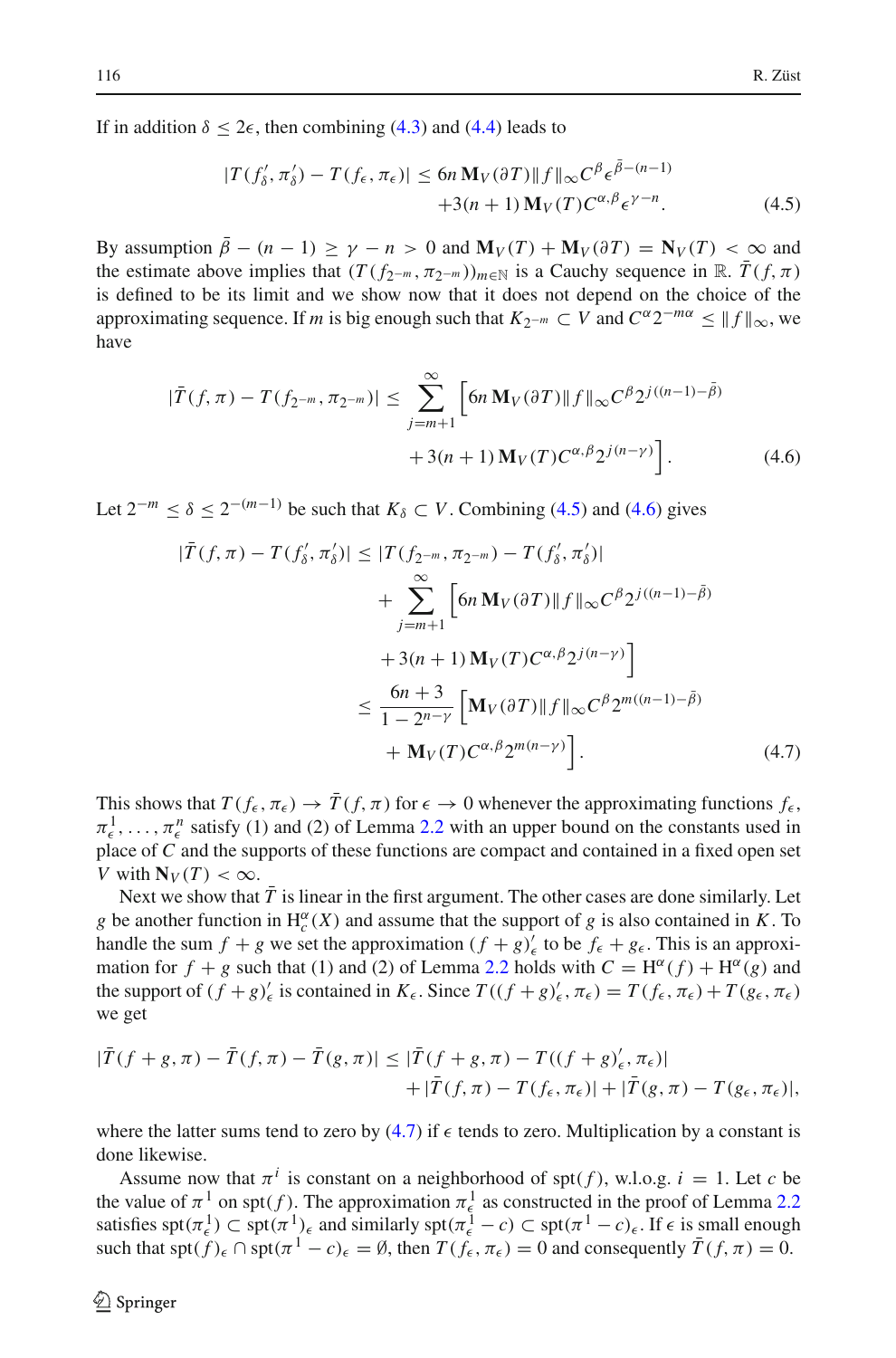If  $(f, \pi)$  is an element of  $H_c^{\alpha}(X) \times H_{loc}^{\beta_1}(X) \times \cdots \times H_{loc}^{\beta_n}(X)$ , we choose  $\varphi \in \text{Lip}_c(X)$ such that  $\varphi = 1$  on a neighborhood of spt( $f$ ). An easy calculation shows that

$$
H^{\beta_i}(\varphi \pi^i) \le \|\varphi\|_{\infty} H^{\beta_i}(\pi^i|_{\text{spt}(\varphi)}) + \|\pi^i|_{\text{spt}(\varphi)}\|_{\infty} H^{\beta_i}(\varphi)
$$
(4.8)

<span id="page-19-1"></span><span id="page-19-0"></span>and we can define

$$
\bar{T}(f,\pi) := \bar{T}(f,\varphi\pi^1,\ldots,\varphi\pi^n). \tag{4.9}
$$

By the locality and multilinearity property just proven, this definition does not depend on  $\varphi$ . It is clear that these two properties also hold on  $H_c^{\alpha}(X) \times H_{loc}^{\beta_1}(X) \times \cdots \times H_{loc}^{\beta_n}(X)$ .

If  $f_j, \pi_j^1, \ldots, \pi_j^n$  are sequences as given in the theorem, there is a compact set  $K \subset X$ such that spt  $f_i \subset K$ ,  $H^{\alpha}(f_i) \leq H$  and  $||f_i||_{\infty} \leq B$  for all *j*. With [\(4.8\)](#page-19-0) and the definition in [\(4.9\)](#page-19-1) we can assume (by maybe enlarging *K* and *H*) that spt $(\pi_j^i) \subset K$  and  $H^{\beta_i}(\pi_j^i) \leq H$  for all *i* and *j*. To apply Lemma [2.2,](#page-3-0) let  $\mathcal F$  be the collection of all these functions and set  $C = H$ . By the multilinearity of  $\bar{T}$ , in order to show the convergence of  $|\bar{T}(f,\pi)-\bar{T}(f_j,\pi_j)|$  to zero, we can assume that one of the sequences  $f_j$ ,  $\pi_j^1$ , ...,  $\pi_j^n$  converges uniformly to zero. If *m* is big enough such that  $H2^{-m\alpha} \leq B$  and  $K_{2^{-m}} \subset V$  for some open set *V* with  $\mathbf{M}_V(T) < \infty$ , we can apply [\(4.7\)](#page-18-2) to conclude that

$$
\left| \bar{T}(f_j, \pi_j) \right| \leq \left| T((f_j)_{2^{-m}}, (\pi_j)_{2^{-m}}) \right| + \frac{6n+3}{1-2^{n-\gamma}} \left[ \mathbf{M}_V(\partial T) B H^n 2^{m((n-1)-\tilde{\beta})} + \mathbf{M}_V(T) H^{n+1} 2^{m(n-\gamma)} \right].
$$

 $T((f_i)_{2^{-m}}, (\pi_i)_{2^{-m}}) \rightarrow 0$  for  $j \rightarrow \infty$  by (1), (3) and (5) of Lemma [2.2](#page-3-0) and the continuity of *T*. So, there is an  $N \in \mathbb{N}$  such that

$$
\limsup_{j \to \infty} \left| \bar{T}(f_j, \pi_j) \right| \leq \frac{6n+3}{1 - 2^{n-\gamma}} \left[ \mathbf{M}_V(\partial T) B H^n 2^{m((n-1) - \bar{\beta})} + \mathbf{M}_V(T) H^{n+1} 2^{m(n-\gamma)} \right]
$$

for all  $m \geq N$ . Therefore,  $\lim_{j\to\infty} |\overline{T}(f_j, \pi_j)| = 0$  and this concludes the proof of the theorem.

Let *U* be an open subset of  $\mathbb{R}^n$ . By [\[6](#page-26-3), Theorem 7.2] the locally normal currents  $N_{n,loc}(U)$ can be identified with the space of functions of locally bounded variation  $BV_{loc}(U)$ . This is the collection of all  $u \in L^1_{loc}(U)$  with

$$
\sup\left\{\int\limits_V u \, \text{div}(\psi) \, d\mathcal{L}^n \, : \, \psi \in C_c^1(V, \mathbb{R}^n), \, \|\psi\|_{\infty} \le 1\right\} < \infty
$$

for all open sets  $V \in U$ . This identification assigns to  $u \in BV_{loc}(U)$  the current [*u*] given by

$$
[u](f,\pi) = \int\limits_U u f \det(D\pi) \, d\mathcal{L}^n
$$

for all  $(f, \pi) \in \mathcal{D}^n(U)$ . The theorem above gives a meaning to this integral in case the functions  $f, \pi_1, \ldots, \pi_n$  are only Hölder continuous and thereby extends the scope of The-orem [3.2,](#page-5-0) where  $u$  is the characteristic function of a box. But compared to the construction in the proof above, the generalized Riemann–Stieltjes integral seems to have some advantages. Firstly, it is rather direct to compute numerically and secondly, for thin boxes the upper bounds calculated in Corollary [3.4](#page-11-1) are stronger and allow for example the estimate [\(4.2\)](#page-16-0).

The extended functional of Theorem [4.3](#page-16-1) has some additional properties.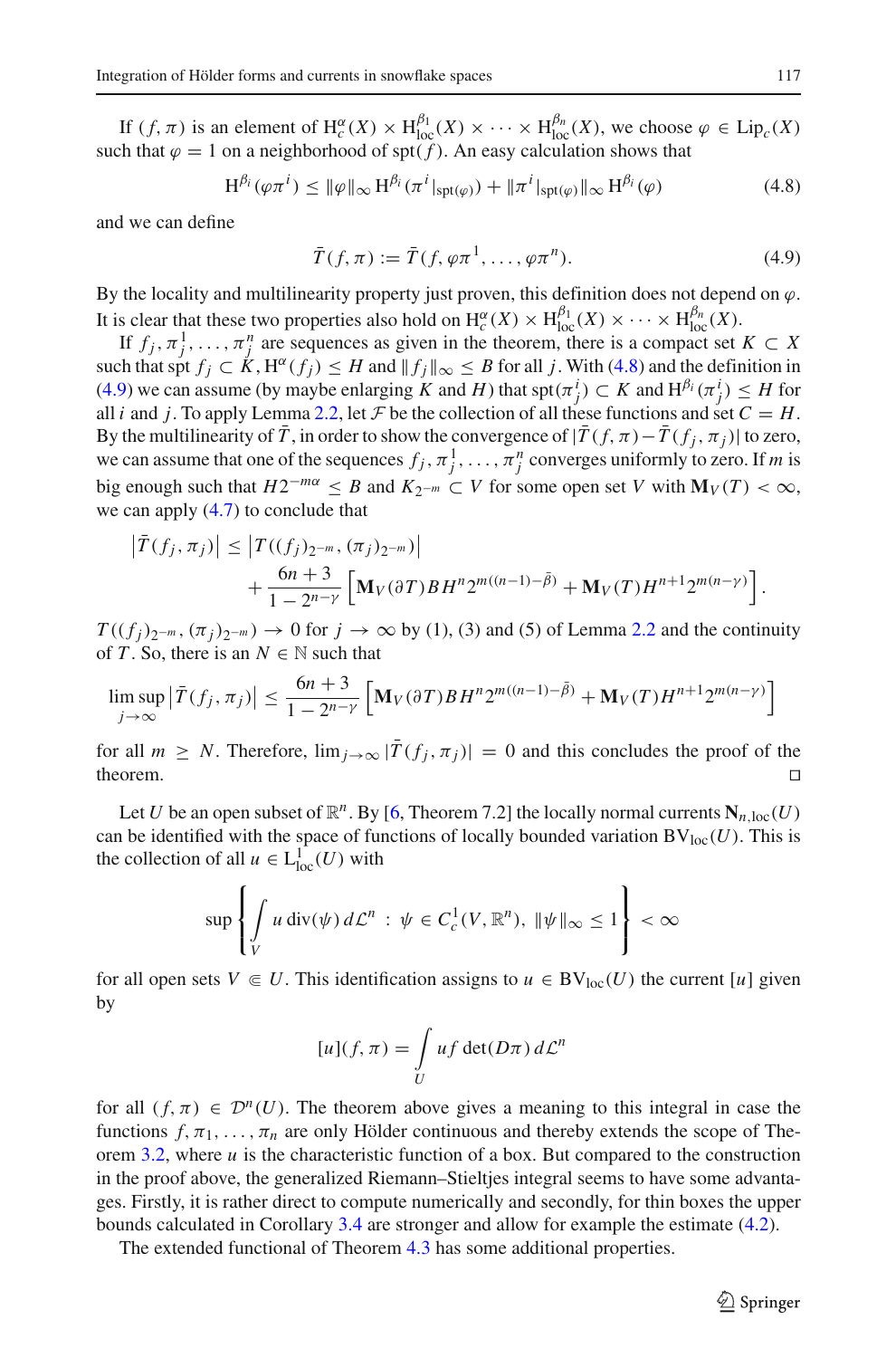**Lemma 4.4** *Let*  $T \in \mathcal{D}_n(X)$  *with an extension*  $\overline{T}$  *and a tuple*  $(f, \pi)$  *as in Theorem* [4.3.](#page-16-1) *The following properties hold:*

- (1) *(alternating property) If*  $\pi^{i} = \pi^{j}$  *for some different i and j, then*  $\bar{T}(f, \pi) = 0$ *.*
- (2) *(product rule)* If  $\alpha \leq \beta_1$  *and*  $g, h \in H_{loc}^{\beta_1}(X)$ *, then*

$$
\bar{T}(f, gh, \pi^2, \dots, \pi^n) = \bar{T}(fg, h, \pi^2, \dots, \pi^n) + \bar{T}(fh, g, \pi^2, \dots, \pi^n).
$$

(3) *(chain rule)* If  $\alpha \leq \beta_1 = \cdots = \beta_n$ ,  $\pi' \in H_{loc}^{\beta_1}(X, \mathbb{R}^m)$  and  $g = (g_1, \ldots, g_n) \in$  $[C^{1,1}(U)]^n$  for some open subset  $U \subset \mathbb{R}^m$  containing the image of  $\pi'$ , then

$$
\overline{T}(f,g\circ\pi')=\sum_{\lambda\in\Lambda(m,n)}\overline{T}(f\det[(D_{\lambda(k)}g_i)\circ\pi']_{i,k=1}^n,\pi'_{\lambda(1)},\ldots,\pi'_{\lambda(n)}),
$$

*where*  $\Lambda(m, n)$  *is the set of all strictly increasing maps*  $\lambda : \{1, \ldots, n\} \rightarrow \{1, \ldots, m\}$ .

For Lipschitz functions these are the statements of Proposition 2.4 and Theorem 2.5 of [\[6](#page-26-3)]. The lemma can be proved as in [\[6](#page-26-3)] or by approximation (Lemma [2.2\)](#page-3-0) and building on the results for Lipschitz functions.

# 4.3 Applications

Theorem [4.3](#page-16-1) extends several constructions that are known to work for Lipschitz maps to some classes of Hölder maps. For example, if *A* is a locally compact subset of *X*, *Y* is another locally compact metric space and  $\varphi$  is a proper map contained in H<sub>loc</sub>(*A*, *Y*) for some  $\alpha > \frac{n}{n+1}$ , then for every  $T \in \mathbb{N}_{n,\text{loc}}(X)$  with  $\text{spt}(T) \subset A$  the pushforward  $\varphi \# T \in \mathcal{D}_n(Y)$  exists. Or if  $(u, v_1, \ldots, v_k) \in H_{loc}^{\alpha}(X) \times H_{loc}^{\beta_1}(X) \times \cdots \times H_{loc}^{\beta_k}(X)$ , where  $n \geq k \geq 0$ , the current  $T\lfloor (u, v_1, \ldots, v_k) \in \mathcal{D}_{n-k}(X)$  exists if  $\alpha + \beta_1 + \cdots + \beta_k > k$ , see [\[6](#page-26-3), Definition 2.3] for the definition of this construction.

To illustrate this, let  $[\Omega]=[\mathbb{R}^2] | \Omega \in \mathcal{D}_2(\mathbb{R}^2)$  be the current representing the von Koch snowflake domain  $\Omega$ . We want to find a closed expression for  $\partial[\Omega]$  not relying on [ $\Omega$ ]. In the usual way  $\Omega$  is constructed as the union of closed sets  $\Omega_1 \subset \Omega_2 \subset \cdots \subset \Omega$ . Each  $\Omega_i$ is bi-Lipschitz equivalent to the closed unit ball in  $\mathbb{R}^2$ . So, there are bi-Lipschitz functions  $\varphi_i : S^1 \to \mathbb{R}^2$  such that  $\varphi_i \sharp [S^1] = \partial [\Omega_i]$  by Stokes' theorem. The  $\varphi_i$ 's can be chosen in such a way that they converge uniformly to a function  $\varphi$  and  $H^{\alpha}(\varphi_i)$  is bounded in *i* for  $\alpha = \frac{\log 3}{\log 4}$ , the reciprocal of the Hausdorff dimension of  $\partial \Omega$ , see e.g. [\[9,](#page-26-7) p. 151]. This in particular implies that  $\varphi$  is Hölder continuous of order  $\alpha$  and  $\varphi_{i\#}[S^1]$  converges weakly to  $\varphi_{\#}[S^1]$  as currents in  $\mathcal{D}_1(\mathbb{R}^2)$  due to the fact that  $\alpha > \frac{1}{2}$ . Because  $\mathbf{M}([S^1] - [\Omega_i]) \to 0$ , the boundaries  $\partial[\Omega_i]$  converge weakly to  $\partial[\Omega]$  and hence  $\partial[\Omega] = \varphi_{\#}[S^1]$ . This leads to the expression

$$
\partial[\Omega](f,g) = \int\limits_{S^1} f \circ \varphi \, d(g \circ \varphi)
$$

for all  $(f, g) \in \mathcal{D}^1(\mathbb{R}^2)$ . In this case the pushforward  $\varphi_{\#}[S^1]$  is an integral flat chain. For the definition of flat chains,  $\mathbf{F}_n(V)$ , and integral flat chains,  $\mathcal{F}_n(V)$ , in an open set  $V \subset \mathbb{R}^m$  we refer to [\[3,](#page-26-6) 4.1.12] and [\[3,](#page-26-6) 4.1.24]. The next proposition generalizes this observation about the von Koch curve.

**Proposition 4.5** *Let*  $T \in \mathbb{N}_n(X)$  *with compact support and*  $\varphi \in \mathrm{H}^{\alpha}(X, \mathbb{R}^m)$  *for some*  $\alpha > \frac{n}{n+1}$ . Then  $\varphi \# T \in \mathcal{D}_n(\mathbb{R}^m)$  is a flat chain respectively an integral flat chain if  $T \in I_n(X)$ .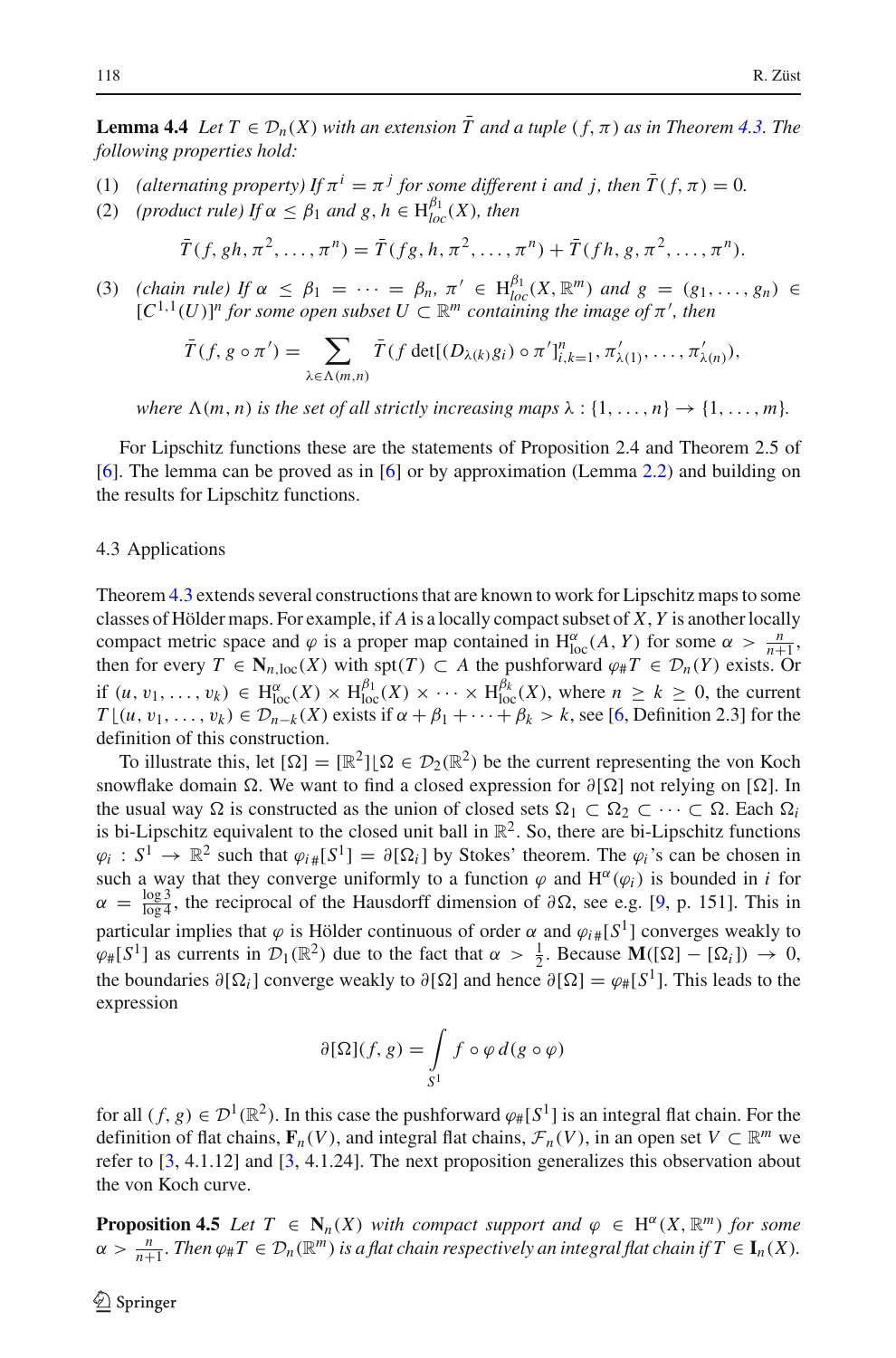*Proof* Because *T* has compact support we can assume that  $X = \text{spt}(T)$  is compact. Let  $0 \le a < b \le 1$ . As in Theorem 3.2 of [\[10](#page-26-8)], the functional  $T_a^b$  on  $\mathcal{D}^{n+1}([0, 1] \times X)$ defined by

$$
T_a^b(f, \pi^1, \dots, \pi^{n+1}) := \sum_{i=1}^{n+1} (-1)^{i+1} \int_a^b T(f_t \partial_t \pi_t^i, \pi_t^1, \dots, \pi_t^{i-1}, \pi_t^{i+1}, \dots, \pi_t^{n+1}) dt
$$

<span id="page-21-1"></span>is a current in  $N_{n+1}([0, 1] \times X)$  resp.  $I_{n+1}([0, 1] \times X)$  if  $T \in I_n(X)$ . It satisfies

$$
\partial (T_a^b) = T_b - T_a - (\partial T)_a^b,\tag{4.10}
$$

where for any  $s \in [0, 1]$  the current  $T_s$  in  $\mathbb{N}_n([0, 1] \times X)$  resp.  $\mathbb{I}_n([0, 1] \times X)$  is defined by

$$
T_s(f,\pi^1,\ldots,\pi^n):=T(f_s,\pi^1_s,\ldots,\pi^n_s).
$$

Clearly,

$$
\mathbf{M}(T_a^b) \le (b - a)\mathbf{M}(T). \tag{4.11}
$$

Motivated by Lemma [2.2,](#page-3-0) we define  $\tilde{\varphi} : [0, 1] \times X \to \mathbb{R}^m$  coordinate-wise by

<span id="page-21-0"></span>
$$
\tilde{\varphi}^k(t,x) := \inf \{ \varphi^k(y) + C t^{\alpha - 1} d(x,y) : y \in X, d(x,y) \le t \}, \quad k = 1, \dots, m,
$$

where  $C := \max_{1 \le k \le m} H^{\alpha}(\varphi^{k})$ . A simple calculation shows that each  $\tilde{\varphi}^{k}(., x)$  is  $Cts^{\alpha-2}$ -Lipschitz on [s, t] for all  $0 < s < t \le 1$ . Together with (1) of Lemma [2.2](#page-3-0) the map  $\tilde{\varphi}$  is Lipschitz on  $[s, 1] \times X$  for all  $s \in (0, 1]$  and there is a constant  $C' > 0$  such that  $\tilde{\varphi}$  is  $C's^{\alpha-1}$ -Lipschitz on [*s*, 2*s*] × *X* for all *s* ∈ (0,  $\frac{1}{2}$ ]. Hence, with [\(4.11\)](#page-21-0)

$$
\mathbf{M}(\tilde{\varphi}_{\#}T_s^{2s}) \le (C's^{\alpha-1})^{n+1} s \mathbf{M}(T) = C'^{n+1} s^{\alpha(n+1)-n} \mathbf{M}(T).
$$

This shows that  $(\tilde{\varphi}_\# T^1_{2^{-i}})_{i \in \mathbb{N}}$  is a Cauchy sequence in  $\mathbf{N}_{n+1}(\mathbb{R}^m)$  resp.  $\mathbf{I}_{n+1}(\mathbb{R}^m)$  equipped with the **M**-norm. This sequence converges to a current  $\tilde{\varphi}_\# T_0^1 \in \mathbf{M}_{n+1}(\mathbb{R}^m)$  because  $(M_{n+1}(\mathbb{R}^m), M)$  is a Banach space by [\[6,](#page-26-3) Proposition 4.2]. The metric mass and the Euclid-ean mass are comparable by [\[6](#page-26-3), Theorem 5.5]. As a result,  $\tilde{\varphi}_\# T_0^1$  is in  $\mathbf{F}_{n+1}(\mathbb{R}^m) \cap \mathbf{M}_{n+1}(\mathbb{R}^m)$ resp.  $\mathcal{R}_{n+1}(\mathbb{R}^m)$  by [\[3,](#page-26-6) 4.1.17] and [3, 4.1.24]. With [\(4.10\)](#page-21-1) we conclude that that

$$
\varphi_{\#}T = \lim_{i \to \infty} \tilde{\varphi}_{\#}(T_{2^{-i}})
$$
  
\n
$$
= \lim_{i \to \infty} \tilde{\varphi}_{\#}(T_1 - (\partial T)^{1}_{2^{-i}} - \partial(T^{1}_{2^{-i}}))
$$
  
\n
$$
= \tilde{\varphi}_{\#}T_1 - \lim_{i \to \infty} \tilde{\varphi}_{\#}(\partial T)^{1}_{2^{-i}} - \lim_{i \to \infty} \partial(\tilde{\varphi}_{\#}T^{1}_{2^{-i}})
$$
  
\n
$$
= \tilde{\varphi}_{\#}T_1 - \tilde{\varphi}_{\#}(\partial T)^{1}_{0} - \partial(\tilde{\varphi}_{\#}T^{1}_{0}),
$$

and this is a current in  $\mathbf{F}_n(\mathbb{R}^m)$  resp.  $\mathcal{F}_n(\mathbb{R}^m)$ .

The following result shows that many locally normal currents can be realized as pushforwards of Euclidean currents. It is a direct consequence of the Assouad embedding theorem.

**Corollary 4.6** *Let T be in*  $\mathbb{N}_{n, loc}(X)$  *resp.*  $\mathbb{I}_{n, loc}(X)$  *for a locally compact doubling metric space X. Then, for any*  $\alpha \in (\frac{n}{n+1}, 1)$  *there is an*  $m \in \mathbb{N}$ *, an open subset U of*  $\mathbb{R}^m$ *, a current S*  $\int_{0}^{\infty} F_n^{loc}(U)$  *resp.*  $\mathcal{F}_n^{loc}(U)$  *and a bi-Lipschitz map*  $\varphi$  : spt(*S*)  $\to$  spt(*T*)<sup> $\alpha$ </sup> *such that*  $T = \varphi_{\#} S$ . *Note that in particular*  $\varphi \in \text{Lip}_{loc}(\text{spt}(S), X)$ *.*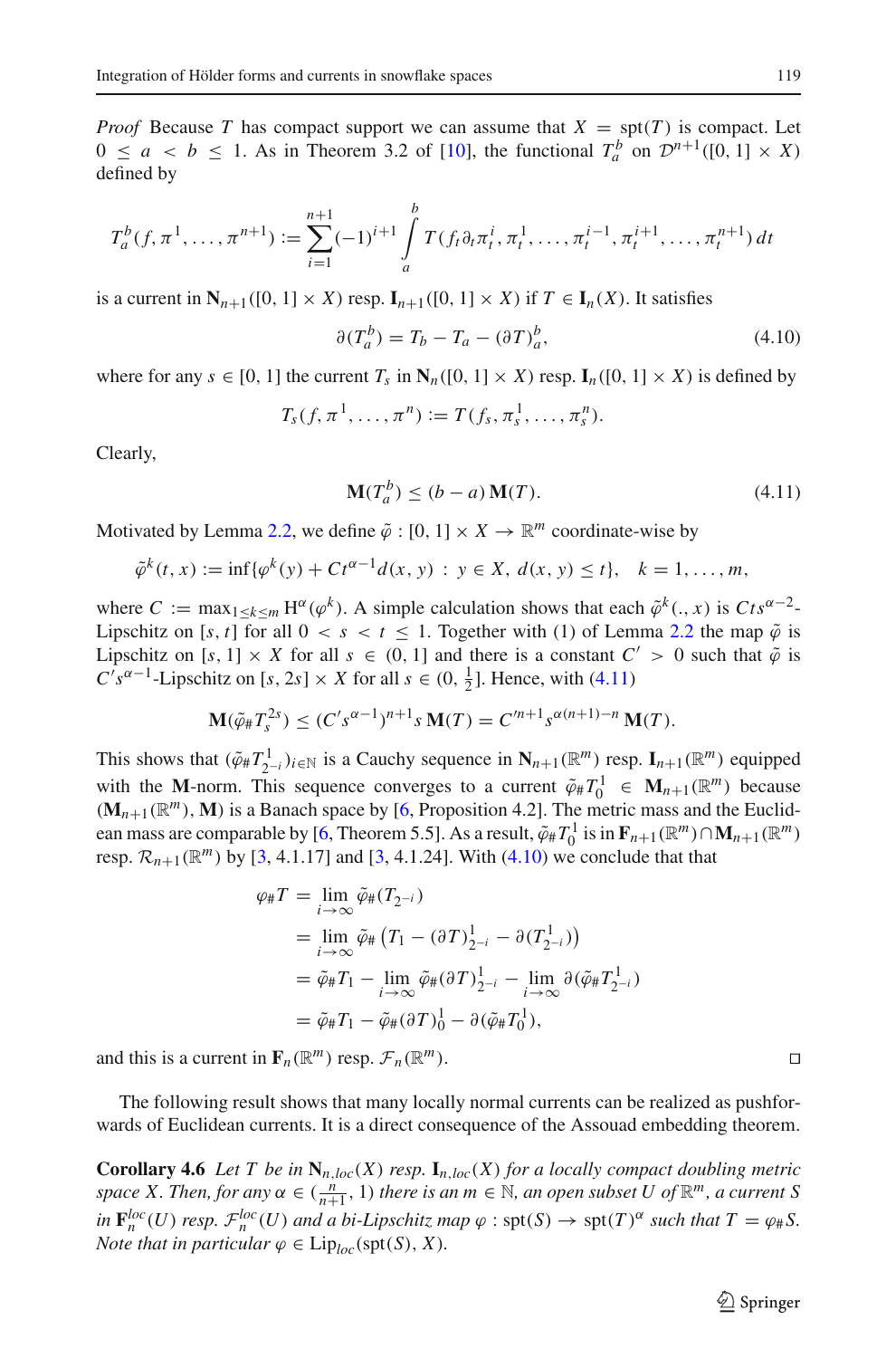*Proof* By the Assouad embedding theorem (see e.g. [\[2\]](#page-26-9)) there is a bi-Lipschitz embedding  $\psi$ : spt(*T*)<sup> $\alpha$ </sup>  $\rightarrow \mathbb{R}^m$  for some *m*  $\in \mathbb{N}$ . The image  $\psi$ (spt(*T*)) is a locally compact subset of  $\mathbb{R}^m$ . By a characterization of such sets  $\psi(\text{spt}(T)) = U \cap A$ , where *U* is open and *A* is closed in  $\mathbb{R}^m$ . The proposition above and the definitions in [\[3](#page-26-6)] imply that  $S := \psi_{\#}T$  is an element of  $\mathbf{F}_n^{\text{loc}}(U)$  resp.  $\mathcal{F}_n^{\text{loc}}(U)$ . Clearly, spt(*S*) =  $\psi(\text{spt}(T))$  and the result follows with  $\varphi := \psi^{-1}$ .  $\Box$ 

In general, it is not possible to take  $\alpha = 1$  in the corollary above. To see this, consider the geodesic metric space *G* which is the Gromov-Hausdorff limit of the so called Laakso graphs, see e.g. [\[7](#page-26-10), p. 290]. *G* is doubling and there is no bi-Lipschitz embedding into a Hilbert space as shown in [\[7](#page-26-10), Theorem 2.3]. It is possible to construct a current in  $N_1(G)$ with support *G*. Similarly, there is a compact geodesic metric space *X* which is doubling, homeomorphic to [0, 1] 2, contains an isometric copy of *G* and is the support of a current in  $I_2(X)$ . The following figure indicates how a homeomorphic image of X in  $\mathbb{R}^2$  may look like:



4.4 Nonexistence of currents in certain snowflake spaces

As seen above, a locally normal current in  $N_{n,loc}(X)$  can be extended for certain values,  $\alpha > \frac{n}{n+1}$ , to get a current in  $\mathcal{D}_n(X^{\alpha})$ . The next theorem demonstrates that the bound  $\frac{n}{n+1}$  is optimal and similar extensions for  $\alpha \leq \frac{n}{n+1}$  are impossible for all nontrivial currents in  $\mathcal{D}_n(X)$ .

**Theorem 4.7** *Let X be a locally compact metric space and let*  $n \geq 1$  *and*  $\alpha \leq \frac{n}{n+1}$  *be constants. Then*  $\mathcal{D}_n(X^{\alpha}) = \{0\}$ *. More generally, for*  $T \in \mathcal{D}_n(X) \setminus \{0\}$  *there is no extension as described in Theorem* [4.3](#page-16-1) *if*  $\alpha + \beta_1 + \cdots + \beta_n \leq n$ .

*Proof* We will give a proof of the first statement because up to some notational changes the second is proved alike. We assume that there is a current  $T \in \mathcal{D}_n(X^\alpha) \setminus \{0\}$  and derive a contradiction. Successively, we show that:

- (1) There is a current  $T_1 \in \mathcal{D}_n((\mathbb{R}^n)^{\alpha}) \setminus \{0\}$  with compact support.
- (2) There is a current  $T_2 \in \mathcal{D}_n((\mathbb{R}^n)^{\alpha}) \cap \mathbf{M}_n(\mathbb{R}^n) \setminus \{0\}$  with compact support.
- (3) There is a translation invariant current  $T_3 \in \mathcal{D}_n((\mathbb{R}^n)^{\alpha}) \cap \mathbf{M}_{n,\text{loc}}(\mathbb{R}^n) \setminus \{0\}$ . Translation invariant means that  $\tau_{s#}T_3 = T_3$  for all  $s \in \mathbb{R}^n$ , where  $\tau_s(x) = x + s$  is the translation by *s*.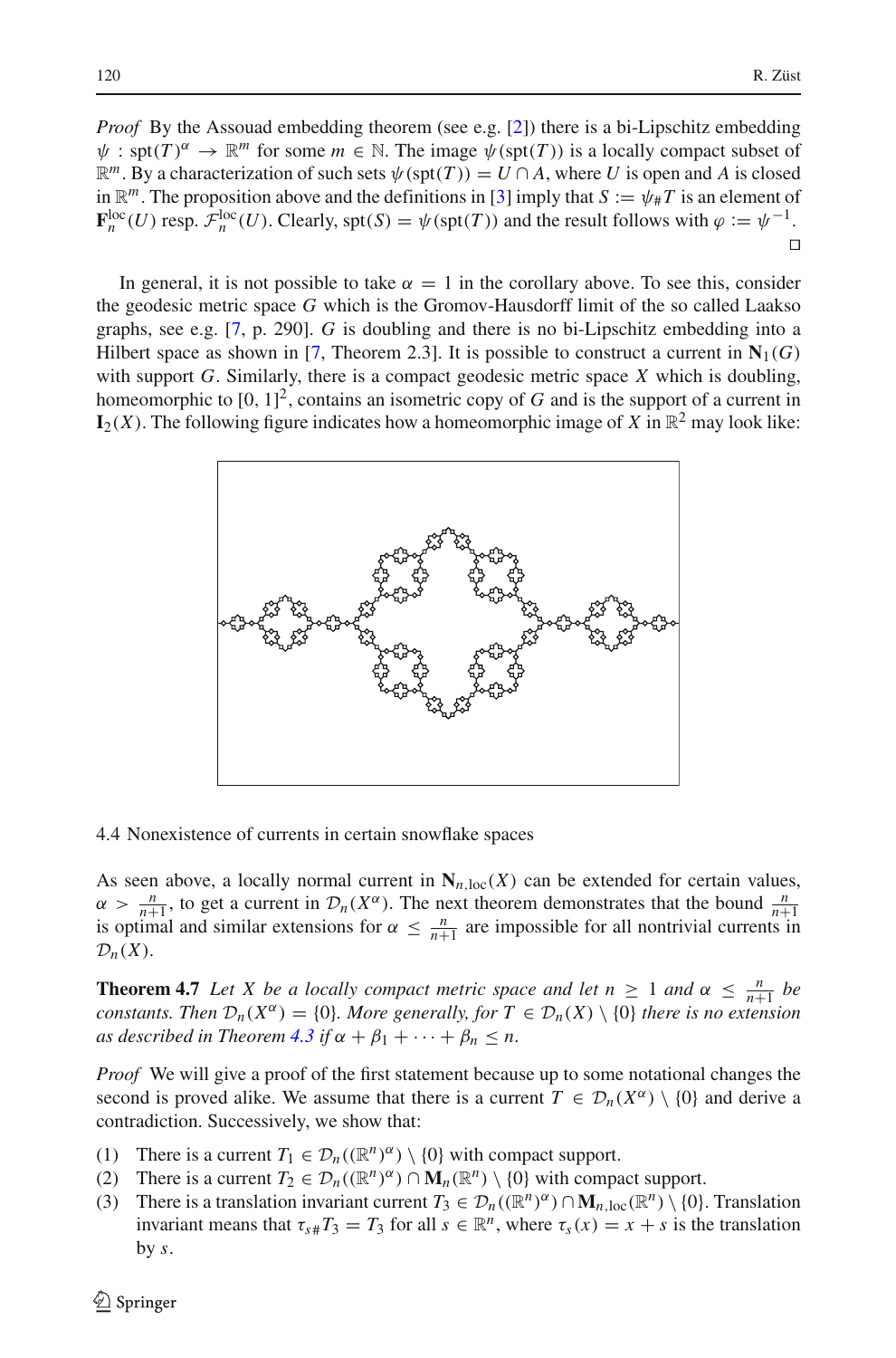(4)  $T_3 = c[\mathbb{R}^n]$  for some  $c \neq 0$ .

The last point contradicts the fact that  $[\mathbb{R}^n] \notin \mathcal{D}_n((\mathbb{R}^n)^{\alpha})$  by the counterexample in Subsec-tion [3.2.](#page-9-1) More precisely, with the notation from the counterexample there,  $[\mathbb{R}^n](1_A f_m, g_m) \rightarrow$  $\infty$  for  $m \to \infty$ .

(1) Because *T* restricts to a non-zero current in  $\mathcal{D}_n(X)$  there is a  $(f, \pi) \in \mathcal{D}^n(X)$  with  $T(f, \pi) \neq 0$ . The current  $T_1 := \pi_*(T \mid f) \in \mathcal{D}_n(\mathbb{R}^n)$  can be extended to a current in  $\mathcal{D}_n((\mathbb{R}^n)^\alpha)$  because  $\pi|_{\text{spt}(f)}$  is proper and an element of Lip(spt( $f)^\alpha$ ,  $(\mathbb{R}^n)^\alpha$ ). For a function  $\sigma \in \text{Lip}_{c}(\mathbb{R}^{n})$  with  $\sigma = 1$  on a neighborhood of  $\pi(\text{spt}(f))$  we get

$$
T_1(\sigma, id) = T_1(f\sigma \circ \pi, id \circ \pi) = T(f, \pi) \neq 0.
$$

Hence  $T_1 \neq 0$ .

(2) Let  $\epsilon > 0$ .  $S_{\epsilon} \in \mathcal{D}_n((\mathbb{R}^n)^{\alpha})$  is defined by

$$
S_{\epsilon} := \frac{1}{\epsilon^n} \int\limits_{[0,\epsilon]^n} \tau_{s\#} T_1 d\mathcal{L}^n(s).
$$

The map  $s \mapsto \tau_{s\#}T_1(f, \pi)$  is continuous for a fixed tuple  $(f, \pi) \in \mathcal{D}^n((\mathbb{R}^n)^{\alpha})$  by the continuity property of *T*<sub>1</sub>. Hence *S*<sub> $\epsilon$ </sub> is a function on  $\mathcal{D}^n((\mathbb{R}^n)^\alpha)$  which is multilinear and satisfies the locality condition by definition. To see that  $S_{\epsilon}$  is continuous, Lebesgue's dominated convergence theorem can be used. This is possible because for fixed  $C, L > 0$  the Arzelà-Ascoli theorem and the continuity of  $T_1$  imply that the supremum

$$
\sup\{|T_1(f,\pi)|\,:\,(f,\pi)\in\mathrm{H}_{c,L}^{\alpha}(\mathbb{R}^n)^{n+1},\,\|f\|_{\infty}\leq C\},\tag{4.12}
$$

<span id="page-23-0"></span>where  $H_{c,L}^{\alpha}(\mathbb{R}^n) := \{g \in H_c^{\alpha}(\mathbb{R}^n) : H^{\alpha}(g) \le L\}$ , is attained and is thus finite. Note that because spt(*T*<sub>1</sub>) is compact we can assume that each  $\pi^{i}$  in [\(4.12\)](#page-23-0) satisfies  $\pi^{i}(x_0) = 0$  for some fixed  $x_0 \in \text{spt}(T_1)$  and the support of all functions  $f, \pi^1, \ldots, \pi^n$  is contained in some compact set depending on *C*, *L* and spt( $T_1$ ). So,  $S_6$  is indeed a current and

$$
\lim_{\epsilon \to 0} S_{\epsilon}(f, \pi) \to T_1(f, \pi)
$$

for every  $(f, \pi) \in \mathcal{D}^n((\mathbb{R}^n)^{\alpha})$ . Hence  $S_{\epsilon} \neq 0$  for  $\epsilon$  small enough and we set  $T_2 := S_{\epsilon}$  for such an  $\epsilon$ . Clearly,  $T_2$  has compact support. To check that the mass of  $T_2$ , seen as a current in  $\mathcal{D}_n(\mathbb{R}^n)$ , is finite, note that

$$
\mathbf{M}(T_2) = \sup \{ T_2(f, id) : f \in C_c^{\infty}(\mathbb{R}^n), \| f \|_{\infty} \le 1 \}. \tag{4.13}
$$

<span id="page-23-1"></span>This follows from the chain rule for currents, [\[6,](#page-26-3) Theorem 2.5], and the fact that  $C_c^{\infty}(\mathbb{R}^n)$  is dense in  $\mathcal{D}(\mathbb{R}^n)$ . Thus, it is enough to consider  $T_2(f, id)$  for  $f \in Lip_c(\mathbb{R}^n)$  to calculate the mass:

$$
T_2(f, id) = \frac{1}{\epsilon^n} \int_{[0,\epsilon]^n} \tau_{s\#} T_1(f, id) d\mathcal{L}^n(s)
$$
  
= 
$$
\frac{1}{\epsilon^n} \int_{[0,\epsilon]^n} T_1(f \circ \tau_s, id + s) d\mathcal{L}^n(s)
$$
  
= 
$$
\frac{1}{\epsilon^n} \int_{[0,\epsilon]^n} T_1(f \circ \tau_s, id) d\mathcal{L}^n(s)
$$
  
= 
$$
T_1(f_{\epsilon}, id),
$$

 $\circled{2}$  Springer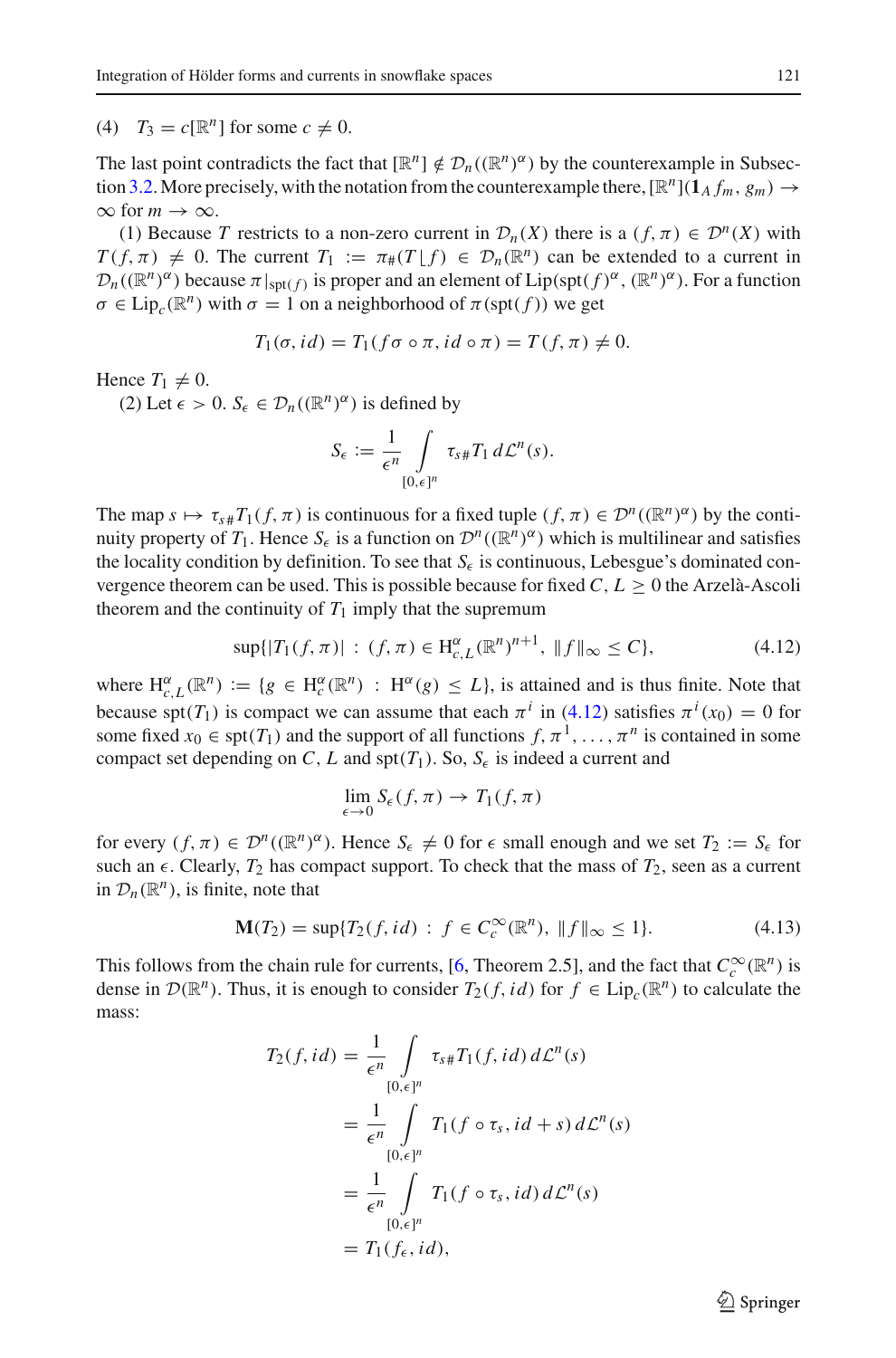where  $f_{\epsilon}(x) := \frac{1}{\epsilon^n} \int_{[0,\epsilon]^n} f(x+s) d\mathcal{L}^n(s)$ . In the third line locality and multilinearity of  $T_1$ is used. The last equality can be seen by approximating the integral by Riemannian sums and using linearity in the first argument of *T*<sub>1</sub>. Choose a sequence  $(f_i)_{i\in\mathbb{N}} \subset \text{Lip}_c(\mathbb{R}^n)$  with  $||f_i||_{\infty} \leq 1$  and  $\lim_{i \to \infty} T_2(f_i, id) = M(T_2)$ . Because spt $(T_2)$  is compact we can assume that the support of each  $f_i$  is contained in some fixed compact set  $K \subset \mathbb{R}^n$ . Clearly,  $\|(f_i)_{\epsilon}\|_{\infty} \leq 1$ for all *i* and if we can show that  $Lip((f_i)_{\epsilon})$  is bounded in *i*, then the Arzelà-Ascoli theorem and the continuity of  $T_1$  imply that

$$
\mathbf{M}(T_2) = T_1(g, id) < \infty
$$

for some  $g \in Lip_c(\mathbb{R}^n)$ . If  $\psi$  is any measurable function on  $\mathbb{R}^n$  with  $|\psi| < 1$  almost everywhere, then

$$
|\psi_{\epsilon}(x) - \psi_{\epsilon}(y)| = \frac{1}{\epsilon^{n}} \left| \int_{[0,\epsilon]^{n}} \psi(x+s) - \psi(y+s) d\mathcal{L}^{n}(s) \right|
$$
  

$$
\leq \frac{1}{\epsilon^{n}} \int_{\tau_{x}([0,\epsilon]^{n}) \Delta \tau_{y}([0,\epsilon]^{n})} |\psi(s)| d\mathcal{L}^{n}(s)
$$
  

$$
\leq \frac{1}{\epsilon^{n}} \mathcal{L}^{n}(\tau_{x}([0,\epsilon]^{n}) \Delta \tau_{y}([0,\epsilon]^{n})),
$$

where  $A \Delta B = (A \setminus B) \cup (B \setminus A)$  is the symmetric difference of two sets *A* and *B*. It is a straight forward calculation to verify that

$$
\frac{1}{\epsilon^n} \mathcal{L}^n(\tau_x([0,\epsilon]^n) \Delta \tau_y([0,\epsilon]^n)) \leq \frac{L_n}{\epsilon} ||x - y||
$$

for some constant  $L_n$  depending only on *n*. Therefore,  $Lip(\psi_\epsilon) \leq \frac{L_n}{\epsilon}$  and the same holds for the functions  $f_i$ , which is the remaining part of  $(2)$ .

(3) For a current  $Z \in \mathcal{D}_n((\mathbb{R}^n)^\alpha)$  with compact support and finite mass we define

$$
\bar{Z} := \int\limits_{\mathbb{R}^n} \tau_{s\#} Z \, d\mathcal{L}^n(s).
$$

Because *Z* has compact support, this defines a current in  $\mathcal{D}_n((\mathbb{R}^n)^{\alpha})$  by the same reasoning as for  $T_2$  above. The current  $\overline{Z}$  is apparently translation invariant and has locally finite mass because *Z* has finite mass and compact support. The crucial part is to find such a *Z* with  $Z \neq 0$ . If  $f \in Lip_c(\mathbb{R}^n)$  and  $s \in \mathbb{R}^n$ ,

$$
|\tau_{s\#}Z(f,id) - Z(f,id)| = |Z(f \circ \tau_s - f,id)|
$$
  
\n
$$
\leq ||f \circ \tau_s - f||_{\infty} \mathbf{M}(Z)
$$
  
\n
$$
\leq \text{Lip}(f) ||s|| \mathbf{M}(Z). \tag{4.14}
$$

<span id="page-24-0"></span>Let *Z* and *f* be such that  $\text{spt}(Z) \subset B_{\epsilon}(x_0)$ ,  $\text{spt}(f) \subset B_{\epsilon+\delta}(x_0)$  and

$$
Z(f, id) > \text{Lip}(f)(2\epsilon + \delta) \frac{n}{n+1} \mathbf{M}(Z).
$$

 $\circledcirc$  Springer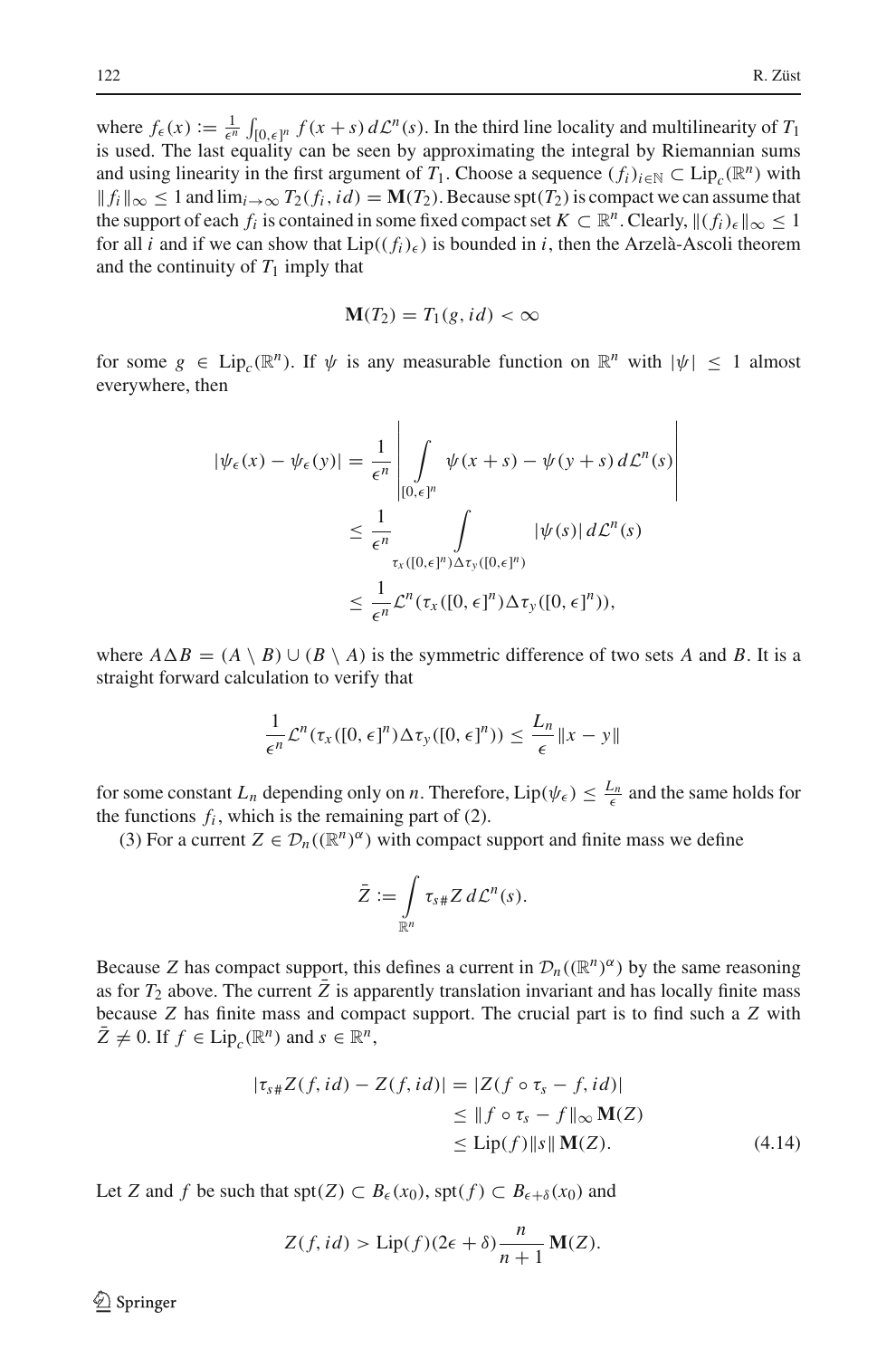Here,  $B_r(x)$  denotes the closed ball in  $\mathbb{R}^n$  with radius *r* and center *x*. The estimate [\(4.14\)](#page-24-0) then implies

$$
\bar{Z}(f, id) = \int_{B_{2\epsilon+\delta}(0)} \tau_{s\#} Z(f, id) d\mathcal{L}^{n}(s)
$$
\n
$$
\geq \int_{B_{2\epsilon+\delta}(0)} Z(f, id) - \text{Lip}(f) \|s\| \mathbf{M}(Z) d\mathcal{L}^{n}(s)
$$
\n
$$
= \mathcal{H}^{n-1}(S^{n-1}) \left( Z(f, id) \frac{(2\epsilon + \delta)^{n}}{n} - \text{Lip}(f) \frac{(2\epsilon + \delta)^{n+1}}{n+1} \mathbf{M}(Z) \right)
$$
\n
$$
> 0,
$$

which shows that  $\bar{Z} \neq 0$ . If  $||f||_{\infty} \leq 1$ , by altering *f* outside the ball  $B_{\epsilon}(x_0)$  if necessary, δ can be assumed to be equal Lip( $f$ )<sup>-1</sup>. If there is a *Z* ∈  $\mathcal{D}_n((\mathbb{R}^n)^\alpha)$  with finite mass and spt(*Z*) ⊂ *B*<sub> $\epsilon$ </sub>(*x*<sub>0</sub>) and an *f* ∈ Lip<sub>*c*</sub>( $\mathbb{R}^n$ ) with  $||f||_{\infty}$  ≤ 1 such that

$$
Z(f, id) > (2\epsilon \operatorname{Lip}(f) + 1)\frac{n}{n+1} M(Z),
$$
\n(4.15)

<span id="page-25-0"></span>the *T*<sub>3</sub> we look for can be constructed. To find such a *Z*, fix  $\rho \in (\frac{n}{n+1}, 1)$  and let *f* be an element of Lip<sub>c</sub>( $\mathbb{R}^n$ ) with  $\|f\|_{\infty} \leq 1$  and  $T_2(f, id) > \rho \mathbf{M}(T_2)$ , which is possible by [\(4.13\)](#page-23-1). Choose  $\epsilon > 0$  such that  $\rho \ge (2\epsilon \text{ Lip}(f) + 1) \frac{n}{n+1}$  and a Lipschitz partition of unity *f*<sub>1</sub>, ..., *f<sub>N</sub>* in  $\mathbb{R}^n$  for spt(*T*<sub>2</sub>) such that spt(*f<sub>i</sub>*)  $\subset B_{\epsilon}(x_i)$  for some  $x_i \in \mathbb{R}^n$ ,  $i = 1, ..., N$ . Now,

$$
\sum_{i=1}^{N} (T_2 \lfloor f_i \rfloor (f, id) = T_2(f, id) > \rho \mathbf{M}(T_2) = \sum_{i=1}^{N} \rho \mathbf{M}(T_2 \lfloor f_i \rfloor).
$$

Hence there is at least one *i* such that

$$
(T_2\lfloor f_i)(f,id) > \rho \mathbf{M}(T_2\lfloor f_i) \ge (2\epsilon \operatorname{Lip}(f) + 1)\frac{n}{n+1} \mathbf{M}(T_2\lfloor f_i).
$$

Clearly,  $T_2 \lfloor f_i \rfloor$  is a current in  $\mathcal{D}_n((\mathbb{R}^n)^\alpha)$  with  $\text{spt}(T_2 \lfloor f_i) \subset B_\epsilon(x_i)$  and finite mass for which [\(4.15\)](#page-25-0) holds.

(4) By construction  $||T_3||$  is a nontrivial, translation invariant Radon measure on  $\mathbb{R}^n$ . See [\[6](#page-26-3), Chapter 4] for the definition and properties of this measure. Thus  $||T_3|| = C\mathcal{L}^n$  for a constant  $C > 0$ . We set  $T_3(1_{[0,1]^n}, id) =: c$ . By the linearity of  $T_3$  in the first argument, the inequality  $|T_3(f, id)| \leq C \int |f| d\mathcal{L}^n$  and Lebesgue's dominated convergence theorem we conclude that

$$
T_3(f, id) = c \int_{\mathbb{R}^n} f(x) d\mathcal{L}^n(x)
$$

for all  $f \in \mathcal{B}_c^{\infty}(\mathbb{R}^n)$ . This also implies that  $C = |c|$ . If  $\pi \in C^{1,1}(\mathbb{R}^n, \mathbb{R}^n)$ , the identity  $T_3(f, \pi) = c[\mathbb{R}^n](f, \pi)$  holds by the chain rule, [\[6](#page-26-3), Theorem 2.5]. And finally  $T_3 = c[\mathbb{R}^n]$ by approximating the Lipschitz functions with smooth ones. 

An immediate consequence of this result is that  $\mathcal{D}_n(X) = \{0\}$  for some  $n \geq 1$  if X is bi-Lipschitz equivalent to a locally compact metric space *Y* for which

$$
d(x, z)^{\frac{n+1}{n}} \le d(x, y)^{\frac{n+1}{n}} + d(y, z)^{\frac{n+1}{n}}
$$

 $\circled{2}$  Springer